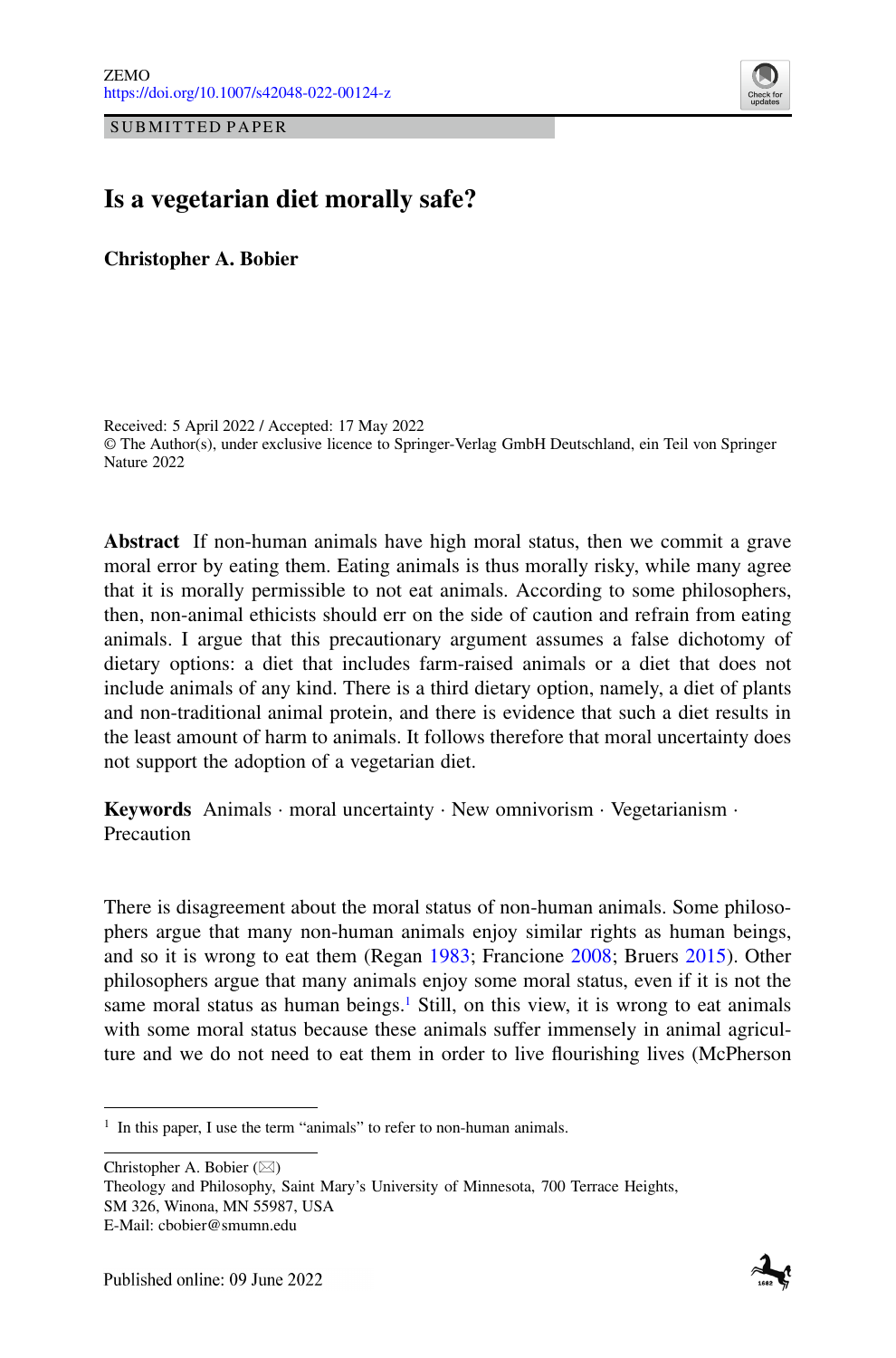[2014](#page-17-1) and [2016,](#page-17-2) DeGrazia [2009,](#page-16-1) Rachels [2011,](#page-17-3) Rachels [2004\)](#page-17-4). Still other philosophers argue that non-human animals lack moral status altogether and fall outside the scope of the moral community (Hsiao [2015,](#page-16-2) [2017;](#page-16-3) Carruthers [2011,](#page-15-1) [1992;](#page-15-2) Lee and George [2008;](#page-16-4) Oderberg [2000\)](#page-17-5). There is nothing wrong with eating animals on this view. Given the persistent scholarly disagreement surrounding animals, it would seem reasonable for observers of animal ethics—i.e., non-animal ethicists—to conclude that philosophers are uncertain about the moral status of animals, and hence, the ethics of eating them. After all, despite these philosophers' familiarity with the arguments for and against eating animals, they arrive at very different positions, which should suggest to non-animal ethicists that no argument for or against the practice is conclusive.

For a non-animal ethicist looking for dietary guidance, the rampant disagreement among philosophers and ensuing uncertainty can be unsettling. A number of philosophers are in broad agreement that this uncertainty about the ethics of eating animals has clear implications for how non-animal ethicists ought to eat (see Bykvist [2017;](#page-15-3) Matheson [2016;](#page-17-6) Moller [2011;](#page-17-7) Guerrero [2007\)](#page-16-5). A reconstruction of the argument is as follows: If animals have high moral status, then we commit a grave moral error by eating them. Eating animals is thus morally risky, while everyone agrees that it is morally permissible to not eat them, as Dan Moller observes: "avoiding meat doesn't seem to be forbidden by any view" [\(2011:](#page-17-7) 441). In light of the uncertainty regarding the moral status of animals, the risk of committing grave moral error should animals have high moral status, and the moral permissibility of not eating animals, these philosophers argue that non-animal ethicists have a reason to err on the side of caution and adopt a vegetarian diet. I refer to this argument as the *precautionary argument for vegetarianism*.

In this paper, I argue that the precautionary argument for vegetarianism assumes a false dichotomy of dietary options: a diet that includes farm-raised animals or a diet that does not include animals of any kind. There is a third dietary option, namely, adopting a mixed diet of plants with some non-traditional animal protein, and there is evidence that such a diet causes the least amount of harm to animals, assuming animals have high moral status. Importantly, given our current empirical and moral uncertainty about which diet actually causes the least amount of animal harm, it follows that moral uncertainty does *not* support the adoption of a vegetarian diet after all. Indeed, if we factor in research on plant sentience and recent arguments that plants may have higher than previously thought moral status, then it would seem that our uncertainty about the moral status of plants *and* the moral status of animals collectively supports the adoption of a diet that includes some non-traditional animal protein.

## **1 The Precautionary Argument for Vegetarianism**

I begin by explaining the precautionary argument for vegetarianism (hereafter PV), which is a subset of a more general type of argument that has the following form. When there is a non-zero epistemic possibility that a creature has high moral status, we risk committing a serious moral offence by killing that creature or otherwise using

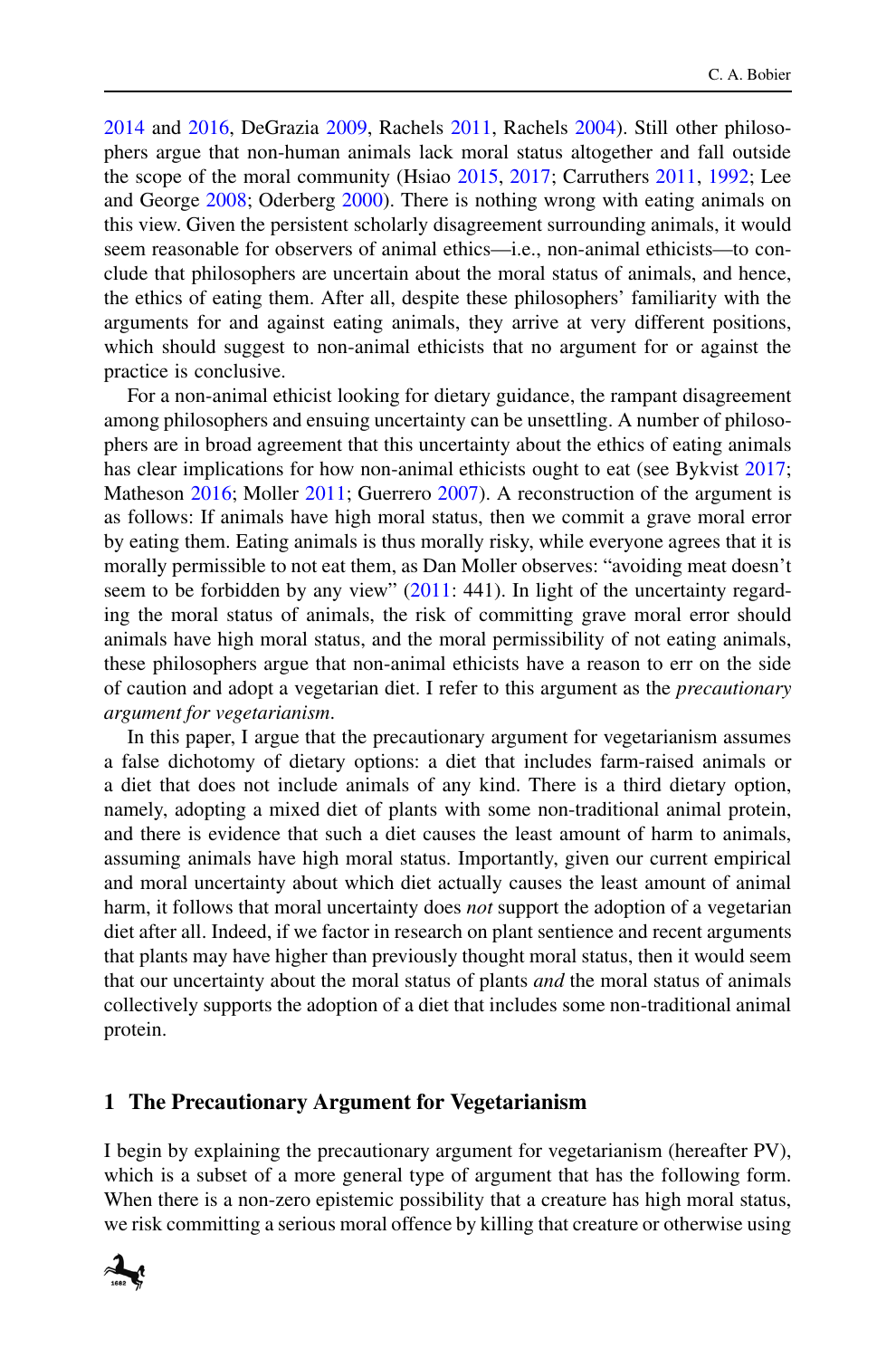it merely for our ends. This second-order reflection on the possibility of committing grave moral wrong provides us with a reason for not acting as though that creature has little or no moral status. When in doubt about whether a creature might have high moral status, and there is no moral problem with performing alternative action(s), we have reason to err on the side of caution and perform the alternative, morally safe action(s).

The argument applied to eating animals can be set forth as follows. <sup>2</sup>It would seem reasonable that, given the options, we are morally permitted to eat animals *if and only if* we are certain that animals lack high moral status. However, as noted already, there is rampant disagreement among philosophers regarding the moral status of animals, not to mention the disagreement around the notion of moral status itself, which suggests that non-animal-ethicists should be less confident in their belief that animals lack high moral status or not, as Jonathan Matheson explains: "once we are aware of the widespread disagreement among the experts on moral matters, we should be skeptical about the relevant moral propositions as well" [\(2016:](#page-17-6) 125-126). Proponents of the PV claim that, given the moral uncertainty, and the fact that the alternative course of action—namely, adopting a vegetarian diet—is agreed upon by all to be morally permissible, non-experts should err on the side of caution and adopt a vegetarian diet. Therefore, since "it is uncontroversially morally permissible to be a vegetarian or a vegan," Matheson argues, "[e]xercising moral caution in these epistemic circumstances has it that we should not eat animals for pleasure" [\(2016:](#page-17-6) 128). Krister Bykvist explains that the "rational thing for you to do is thus to eat vegetables, given your beliefs and preferences" [\(2017:](#page-15-3) 3).<sup>3</sup>

## **2 A Third Dietary Option: New Omnivorism**

Despite its simplicity and appeal, the PV is not as airtight as proponents assume, for it overlooks a third dietary option, namely, a diet of plants with some nontraditional animal protein[.4](#page-2-2) According to a relatively new position in animal and food ethics, such a diet results in the least amount of harm to animals overall. Andy Lamey refers to this position as "*new omnivorism*" because it "endorses animal protection as philosophy but goes on to defend eating animals" [\(2019:](#page-16-6) 1). New omnivorists agree that animal suffering is morally significant and that factory-farm animals suffer greatly: we should not support factory farming, even humane farming.

<span id="page-2-2"></span><sup>4</sup> For criticism of this general type of argument, see MacAskill [\(2019\)](#page-16-7), Weatherson [\(2014\)](#page-17-9), and Harman [\(2015\)](#page-16-8). MacAskill, Bykvist, and Ord [\(2020\)](#page-16-9) argue that the PV is too simplistic, for it does not factor in all the implications of uncertainty. For instance, the PV is silent about the value of bringing animals into existence, the possibility that factory farm animals lack lives worth living, and the weight of other obligations that may be in tension with the adoption of a vegetarian diet. The argument of this paper is distinct from and complementary to their argument.



<span id="page-2-1"></span><span id="page-2-0"></span><sup>&</sup>lt;sup>2</sup> This presentation of the argument is drawn from Bykvist [\(2017:](#page-15-3) 3), Bass [\(2016\)](#page-17-6), Matheson (2016), Sepielli [\(2013\)](#page-17-8), Guerrero [\(2007:](#page-16-5) 76-78), and Moller [\(2011:](#page-17-7) 441).

<sup>3</sup> Proponents of the PV do not delineate among non-animal consumption diets (e.g., vegetarianism, veganism, fruitarianism) and neither will I in this paper. The argument in section 2 applies all non-animal consumption diets that rely on industrialized farming practices.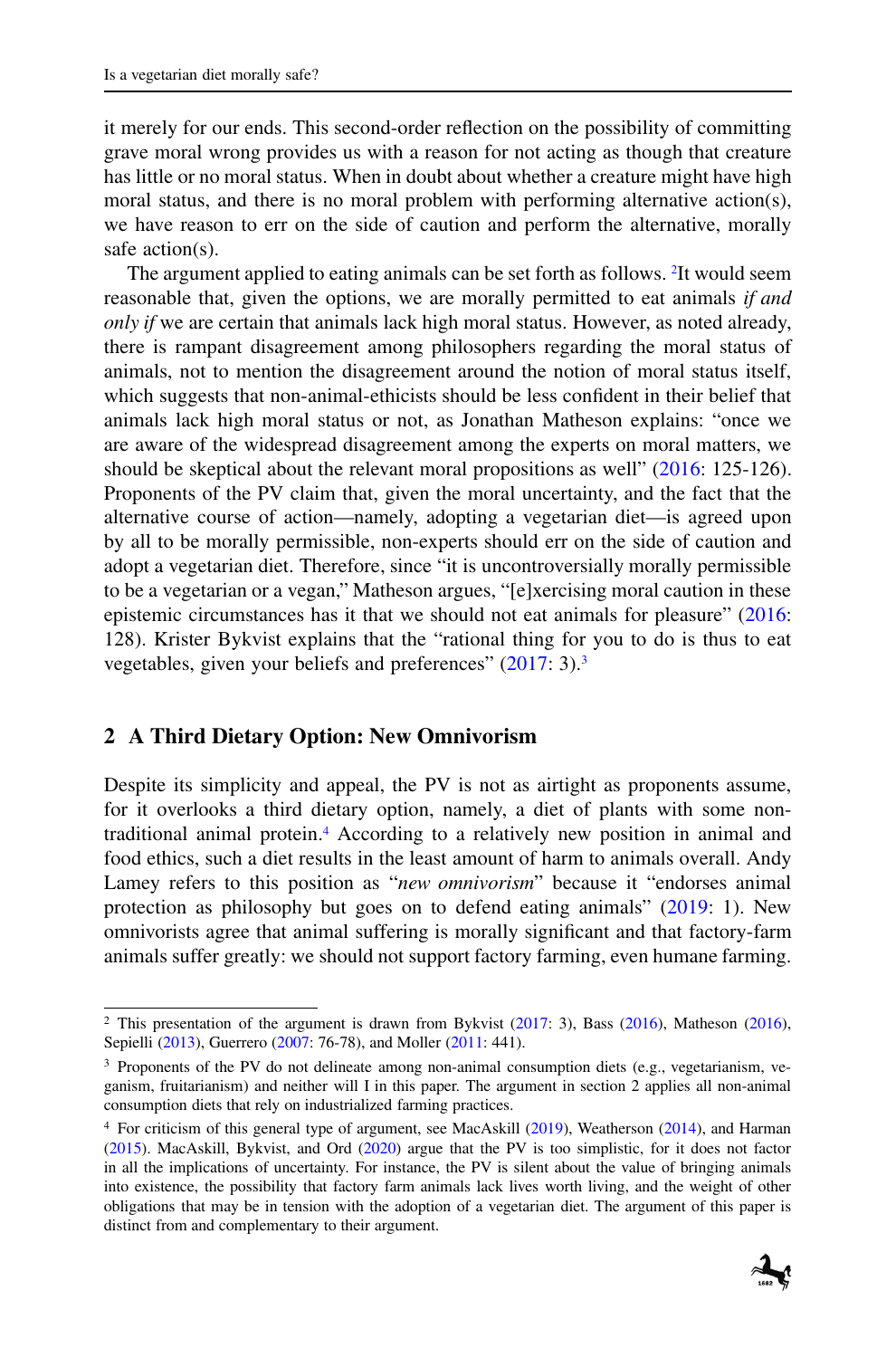| <b>Table 1</b> New omnivore assessment of dietary options assumed in the PV |                                |                                       |  |
|-----------------------------------------------------------------------------|--------------------------------|---------------------------------------|--|
| Options                                                                     | Animals have high moral status | Animals do not have high moral status |  |
| Traditional diet                                                            | Serious moral wrong            | Morally permissible                   |  |
| Vegetarian diet                                                             | Serious moral wrong            | Morally permissible                   |  |

<span id="page-3-1"></span>

They go on to note, however, that animals also suffer in a variety of ways in plant agriculture: vegetarian diets are not harmless to animals (Milburn and Bobier, [2022\)](#page-17-10). Insecticides, pesticides, land-clearing, damming and irrigation, transportation, salinity, soil erosion, tilling and harvesting, food safety testing on animals, fencing, non-poison pest control, and food storing all harm animals. For example, over a three month period in Myanmar, around 2.6 million rats were caught and killed to protect rice crops (Singleton et al., [2010\)](#page-17-11), water bird numbers declined 90% over a 19 year period due to damming (Hampton et al., [2021\)](#page-16-10), and pesticide and insecticide runoff harm fish populations in large numbers (Fischer and Lamey, [2019\)](#page-16-6). Although it is difficult to gather reliable data on how many animals are harmed in plant agriculture, and the research on the number of field animal deaths has been subject to scrutiny (Fischer and Lamey [2018;](#page-16-11) Lamey [2019:](#page-16-6) 66-73), it remains true that agricultural farming is not innocent of causing animal deaths or harms. Donald Bruckner writes that everyone "seems to agree that extensive harm is done to animals in the production of plants"  $(2015: 36)$  $(2015: 36)$ .<sup>5</sup>

New omnivorists thus deny the simple set of options assumed in the PV. Specifically, they deny that a vegetarian diet is the morally right diet to adopt *if animals have high moral status*, for a vegetarian diet also involves a significant amount of animal harm. They may be taken to redescribe the decision-matrix as follows (Table [1\)](#page-3-1).

Just as a traditional diet that includes eating farm animals is morally wrong if animals have high moral status, so also a vegetarian diet is morally wrong, for it too involves plenty of animal harm. *Prima facie,* then, neither diet seems preferable.

Moral vegetarians could—indeed, should—resist the new omnivorist's redescription of the decision-matrix on two grounds. First, they can argue that a vegetarian diet results in less animal suffering compared to a traditional diet. The reason is relatively straightforward. There is a multiplication of animal suffering in the production of a traditional diet, for field animals suffer in the production of food for farm animals, who in turn suffer on the farms (Deckers, [2016\)](#page-15-6). Thus, animals die in the field and on the farm in order to sustain a traditional diet, while animals only die in the field in order to sustain a plant-based diet. Second, moral vegetarians regularly note that factory farming of animals intends animal suffering and death, whereas plant agriculture largely does not. This difference is morally significant (Lamey, [2019;](#page-16-6) Abbate, [2019\)](#page-15-7). These two points suggest a revision of the new omnivorist's proposed decision-matrix (Table [2\)](#page-4-0).

On this revised matrix, moral vegetarians can grant that it is morally significant that animals die in plant agriculture, but go on to insist that this is necessary in order

<span id="page-3-0"></span><sup>&</sup>lt;sup>5</sup> The claims of this section can be strengthened by discussion of the various ways that human beings are harmed through plant agriculture, e.g., exploitation of farm workers (Martin, [2019\)](#page-17-12) and consumption of residual pesticides (World Health Organization, [2018\)](#page-17-13).

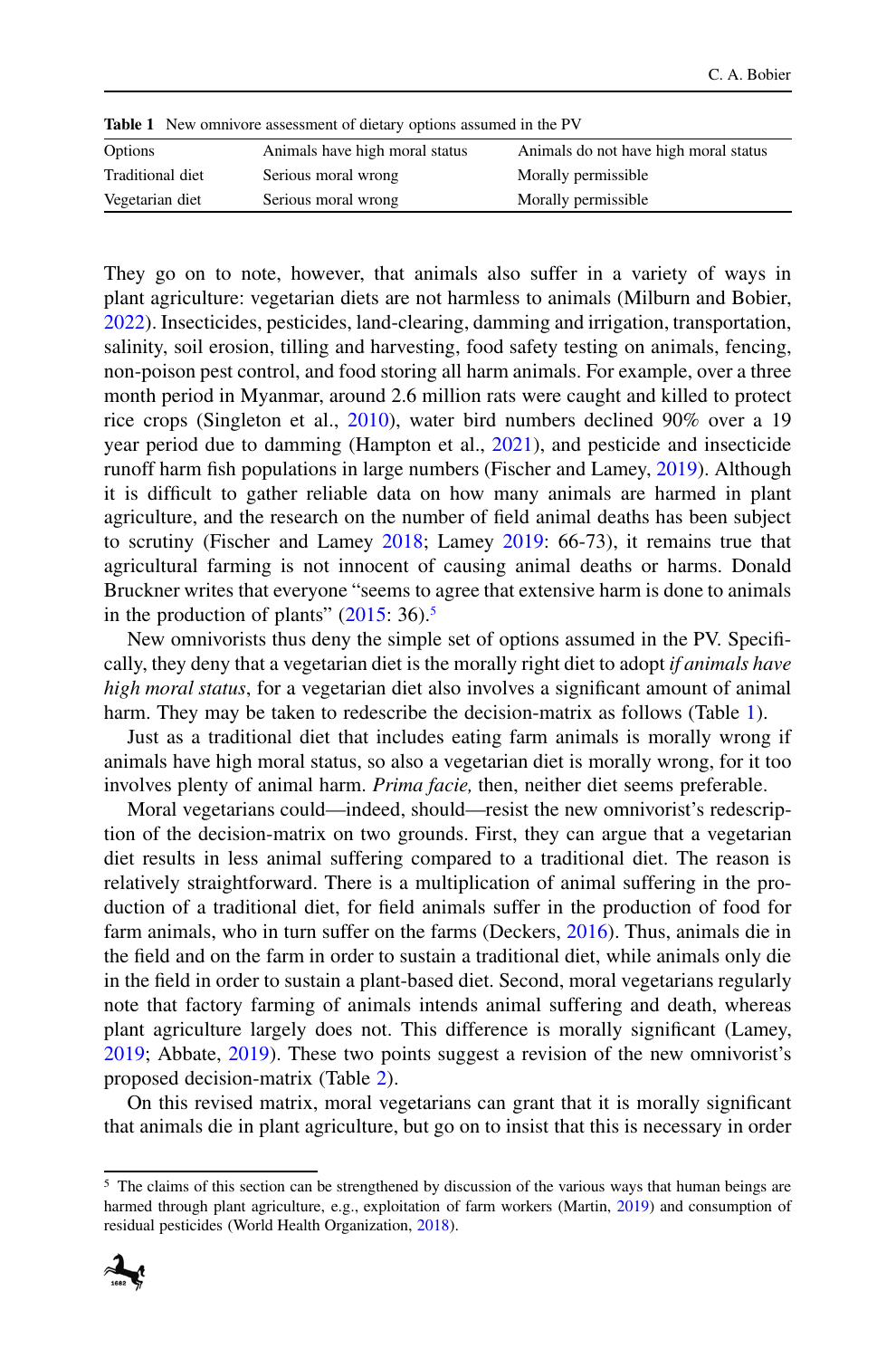| <b>Rapic</b> 2 <b>INDIAL VEGETALIAL ASSESSMENT OF GIGLALY OPTIONS ASSUMED IN THE F V</b> |                                |                                       |  |
|------------------------------------------------------------------------------------------|--------------------------------|---------------------------------------|--|
| Options                                                                                  | Animals have high moral status | Animals do not have high moral status |  |
| Traditional diet                                                                         | Serious moral wrong            | Morally permissible                   |  |
| Vegetarian diet                                                                          | Less serious moral wrong       | Morally permissible                   |  |

<span id="page-4-0"></span>**Proposition** 2<sup>*a*</sup> Moral vegetarian assumed in the PV

for us to survive and is permitted in virtue of the fact that the alternative—traditional diet—results in greater animal suffering and is morally worse.

New omnivorists are not done arguing, however. They use the observation that animals are harmed in producing and sustaining a vegetarian diet to argue that it is morally permissible or even obligatory to eat certain animals (Milburn & Bobier, [2022;](#page-17-10) Bobier, [2021\)](#page-15-8). In other words, there is a third dietary option—a diet of plants and some non-traditional animal protein—that causes the least amount of harm to animals. It is at this point that the new omnivorist "position" breaks down, for different proponents argue for the adoption of different kinds of animal protein in one's diet. Stephen Davis [\(2003\)](#page-15-9) argues that a diet of plants and ruminant animals would cause the least amount of harm to animals. He reasons that herbivores would help cut down on the need to till the land, which would ensure fewer field animal deaths, and since the herbivores are eating off the land, the corn and soybean that is currently grown to feed farm animals can instead be fed to humans. Lawrence Cahoone [\(2009\)](#page-15-10) and, more recently, Dan Demetriou and Bob Fischer [\(2018\)](#page-16-12) argue that a diet of plants and hunted meat might result in less overall animal suffering than a vegetarian diet. Wild animals live freer, more fulfilling lives than factory farm animals, and may experience a quicker, less painful death; hunting also serves an important ecological role in maintaining animal ecosystems, and thereby, helps reduce animal suffering resulting from over population. Demetriou and Fischer write that this diet is "at least as morally good, if not preferable" to vegetarianism [\(2018:](#page-16-12) 49). Adam Shriver [\(2009\)](#page-17-14) and Jeff McMahan [\(2008\)](#page-17-15) propose consuming genetically altered animals, animals that have been edited in such a way that they are insentient or die naturally at the point at which their meat tastes best. Although these proposed new omnivorist diets involve some intentional animal harm, proponents argue that the intentional harm is justified by the lower amount of overall animal suffering.

The preceding options do not exhaust the new omnivorist position, for other versions seek to avoid intentional animal harm altogether. Here are three of the most promising. Proponents of the first version argue that there is flesh that is available to consume (a) that does not contribute to the further exploitation of animals, (b) that will be otherwise wasted, and (c) that is available outside the food production system. Two examples of this kind of meat would be animals killed by vehicles and meat recently discarded by restaurants (Bruckner [2015;](#page-15-5) Milburn [2017;](#page-17-16) Fischer [2018\)](#page-16-13). Proponents of the second version of new omnivorism argue that, since the ability to experience felt pain matters morally, we should eat animals who do not experience felt pain. Bivalves and insects lack brains and sophisticated nervous systems required to have a conscious experience of suffering, and so, both appear to be clear candidates for lacking morally significant status (Cox [2010,](#page-15-11) Meyer [2013,](#page-17-17) Huemer [2019,](#page-16-14) Fischer [2016](#page-16-15) and [2019\)](#page-16-14). The final new omnivorist version argues for the adoption of cultured or in vitro meat, meat that is grown in a lab (Lamey

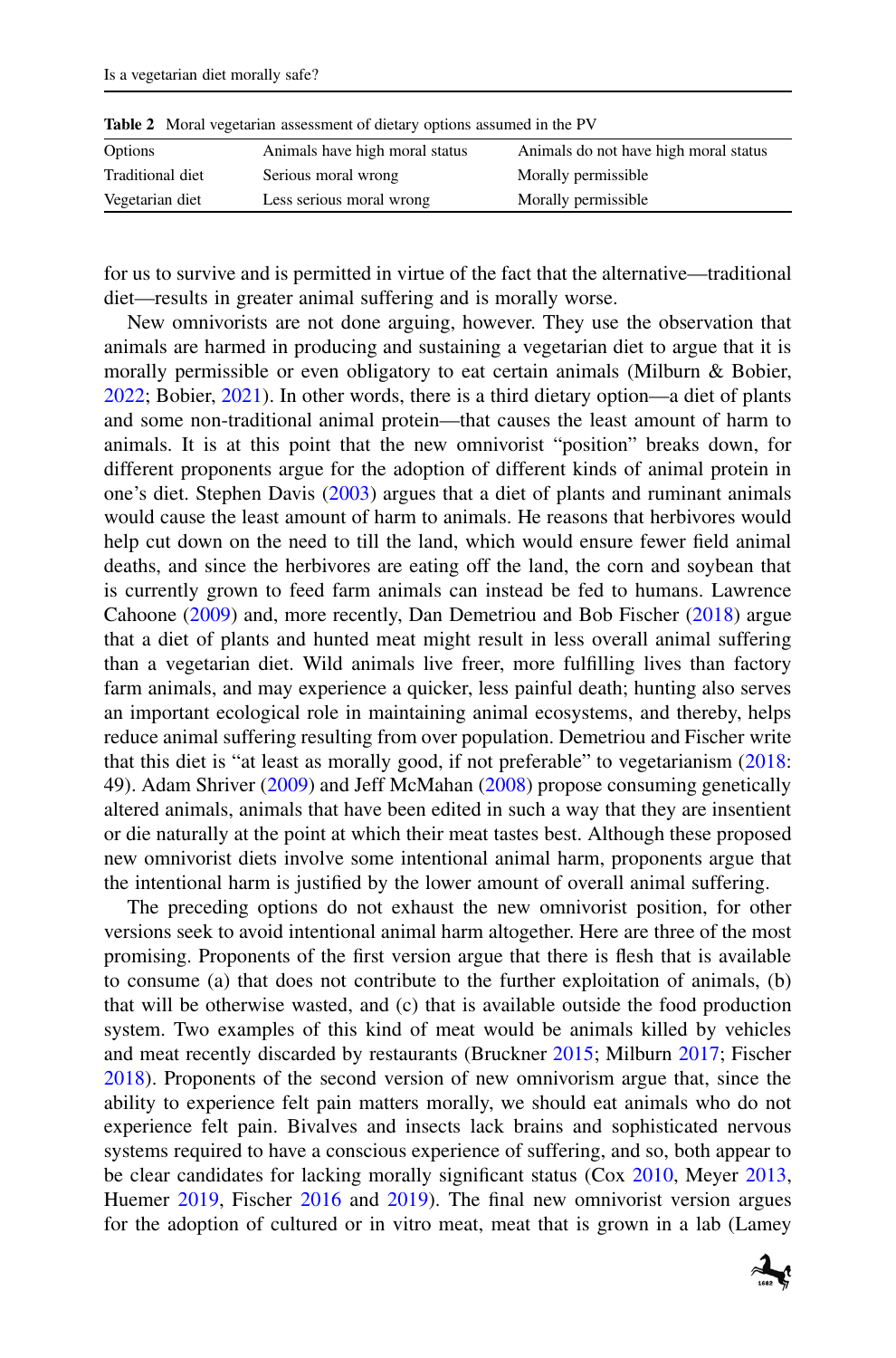| <b>THORE</b> P. T. C., Climatore assessment of dietail, operation |                                |                                       |  |
|-------------------------------------------------------------------|--------------------------------|---------------------------------------|--|
| Options                                                           | Animals have high moral status | Animals do not have high moral status |  |
| Traditional diet                                                  | Serious moral wrong            | Morally permissible                   |  |
| Vegetarian diet                                                   | Less serious moral wrong       | Morally permissible                   |  |
| New omnivorist diet                                               | Least serious moral wrong      | Morally permissible                   |  |

<span id="page-5-0"></span>**Table 3** New omnivore assessment of dietary options

[2019:](#page-16-6) 214-234; Fischer and Ozturk [2017\)](#page-16-16). Although this meat currently requires fetal bovine serum, there are techniques that promise to eliminate this dependence, thereby rendering this meat painless to animals.

New omnivorists are thus not a unified bunch but instead come in a variety of flavors. Which of these new omnivorist diets, or combination thereof, results in the least amount animal harm and moral wrongness remains an open question, one that I set aside for now. (I return to it below.) What matters for present purposes is that new omnivorists add a third diet to the list of options, a diet that, they argue, results in the least amount of animal harm and moral wrongness (Table [3\)](#page-5-0).

If animals have high moral status, then factory farming is a serious moral wrong. Since plant agriculture involves intentional and unintentional animal harm, it is also morally problematic if animals have high moral status. New omnivorist diets promise to minimize animal harm by incorporating roadkill, insentient insects, humanely farmed herbivores, farmed oysters, or other non-traditional sources of animal protein. Therefore, given uncertainty about the moral status of animals, new omnivorists argue that we should err on the side of moral caution and adopt a new omnivorist diet, not a vegetarian diet.

#### **3 Empirical & Moral Uncertainty**

The moral vegetarian, no doubt, has objections. The new omnivorist position relies on empirical claims about which diet causes the least amount of overall animal harm. The empirical claim is important for the new omnivorist because it complicates the assumed set of dietary options. Unfortunately, as noted above, it remains an open empirical question of how many animals die to produce a vegetarian diet. The evidence in favor of a high number of field animal, bird, and fish deaths has been subjected to scrutiny (see Lamey [2019:](#page-16-6) chapter 3). Stephen Davis admits that "accurate estimates of the total number of animals killed by different agronomic practices from plowing to harvesting are not available" [\(2003:](#page-15-9) 389) and that "[m]ore research is needed to obtain accurate estimations of the number of field animals killed in different crop production systems" [\(2003:](#page-15-9) 393). Fischer and Lamey argue that "it's all but impossible to offer a meaningful estimate of all harms associated with plant agriculture, at least if a "harm" is understood as any way in which a being's welfare is negatively affected"  $(2018: 412)$  $(2018: 412)$ . The details of the criticisms of field animal death estimates need not concern us here. Let us grant that recent estimates of the number of field animal, bird, and fish deaths are lower than previously thought.

Moreover, the moral vegetarian has objections to each variety of the new omnivorist position. Here are four examples. Cheryl Abbate argues, among other things,

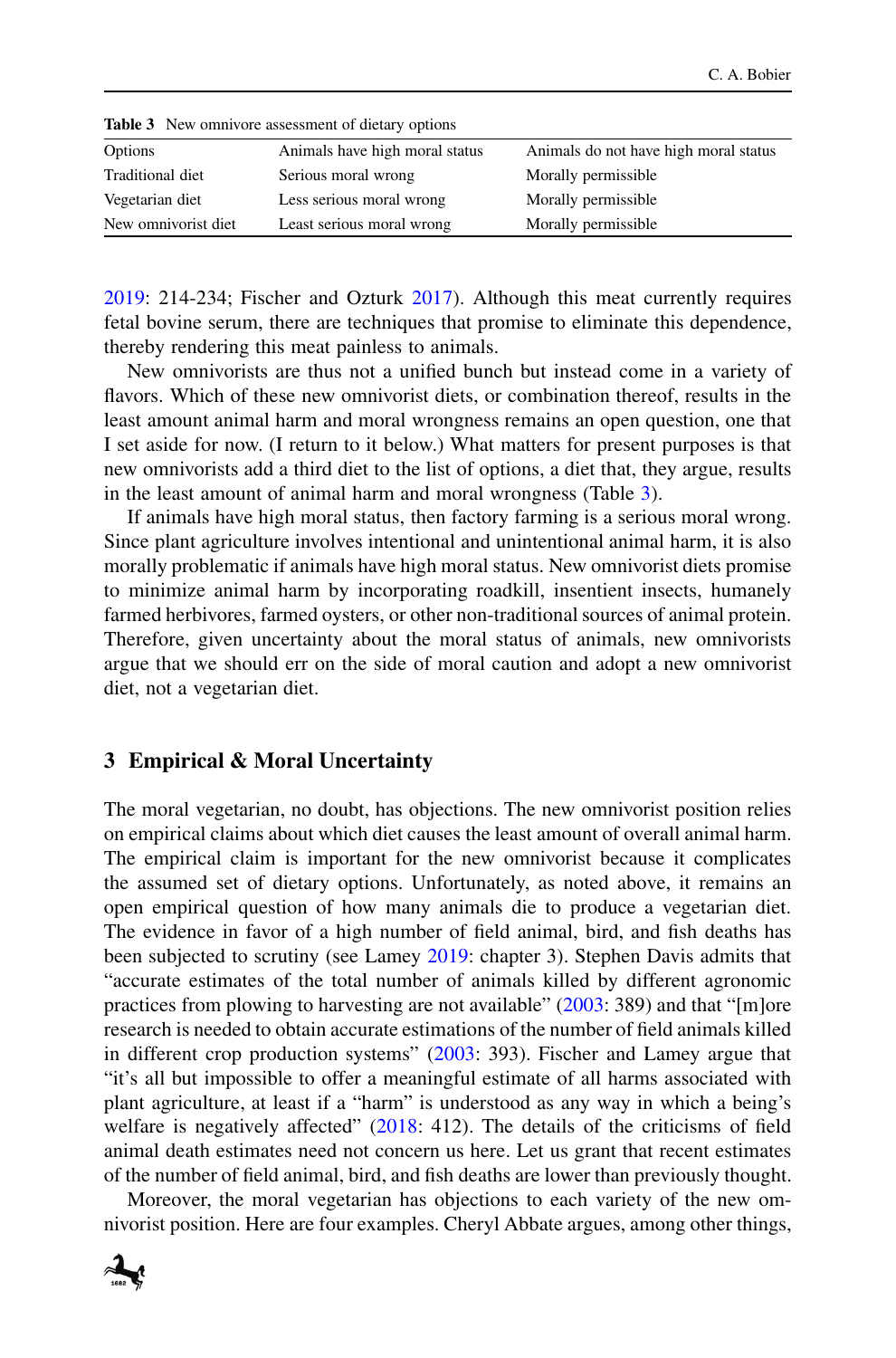that field animals may not, all things considered, be harmed when they die in plant agriculture and that consuming roadkill disrespects animals [\(2019\)](#page-15-7). Andy Lamey argues that incorporating scavenged meat might not actually lower overall animal deaths [\(2019\)](#page-16-6). Simon Knutsson and Christian Munthe argue that, because science is unsettled on the matter, and because the ability to feel pain is morally significant, we should err on the side of caution and refrain from eating insects [\(2017\)](#page-16-17). Rebekah Sinclair argues that animals are not to be eaten, and so we should reject anything that mimics animal flesh [\(2016\)](#page-17-18). The details of the criticisms need not concern us; what matters for present purposes is that there is debate over each of the proposed new omnivorist diet and there is no clear consensus on the matter.

Proponents of the PV might be tempted to argue that the empirical uncertainty surrounding the number of field animal deaths *and* the fact that each new omnivorist position has been criticized favors the adoption of a vegetarian diet. They might reason as follows. We can gain reliable numbers of how many animals are killed annually to produce a meat-based diet, and we can estimate, more or less, the number of animals killed annually to sustain a certain type of new omnivorist diet. Davis, for instance, estimates that his proposed mixed diet of plants and large herbivores would result in 1.35 billion or so animal deaths per year, while the total number of animals killed in animal farming in 2000 was 8 billion [\(2003:](#page-15-9) 390-391). Fischer estimates that a diet that incorporates insects would require around 130,090 insect deaths per acre [\(2016:](#page-16-15) 261). These numbers are high, and while we are not exactly sure how many animals die to sustain a strict plant-based diet, that number seems unlikely to be as high as the alternatives. Consequently, assuming a lower number of field animal, bird, and fish harm from plant agriculture, as well as uncertainty surrounding the new omnivorist diet, the safest bet is to adopt a vegetarian diet.

This response will not do, however, for two reasons. First, as noted above, not all new omnivorist diets involve intentional, direct harm to animals; indeed, Davis's proposal to eat herbivores is unique among new omnivorists. To consume roadkill or in vitro meat does not evidently promote more animal suffering. Incorporating such animal protein into one's diet will lower overall animal harm by reducing the amount of food needed to sustain a person. Second, and more importantly, although there is empirical uncertainty about how many field animals, birds, and fish are harmed in plant agriculture, there is no uncertainty that animals are harmed. It is true, as Bob Fischer writes, that "no one disputes that some wild animals are currently harmed" in traditional plant agriculture [\(2018:](#page-16-13) 247). This empirical uncertainty is as important to the PV as our epistemic uncertainty regarding the moral status of animals, for no one is in an epistemic position to claim with confidence that a particular new omnivorist diet will result in more animal harm and suffering than a vegetarian diet would. If we adopt a vegetarian diet on the assumption that such a diet causes less harm to animals, we may be committing a moral error if it turns out that we are factually wrong about the number of animal deaths. Likewise, if we adopt a new omnivorist diet of insentient insects and plants on the assumption that such a mixed diet causes the least amount of harm to animals, we may be committing a moral error if it turns out we are wrong about insects being insentient. The same holds

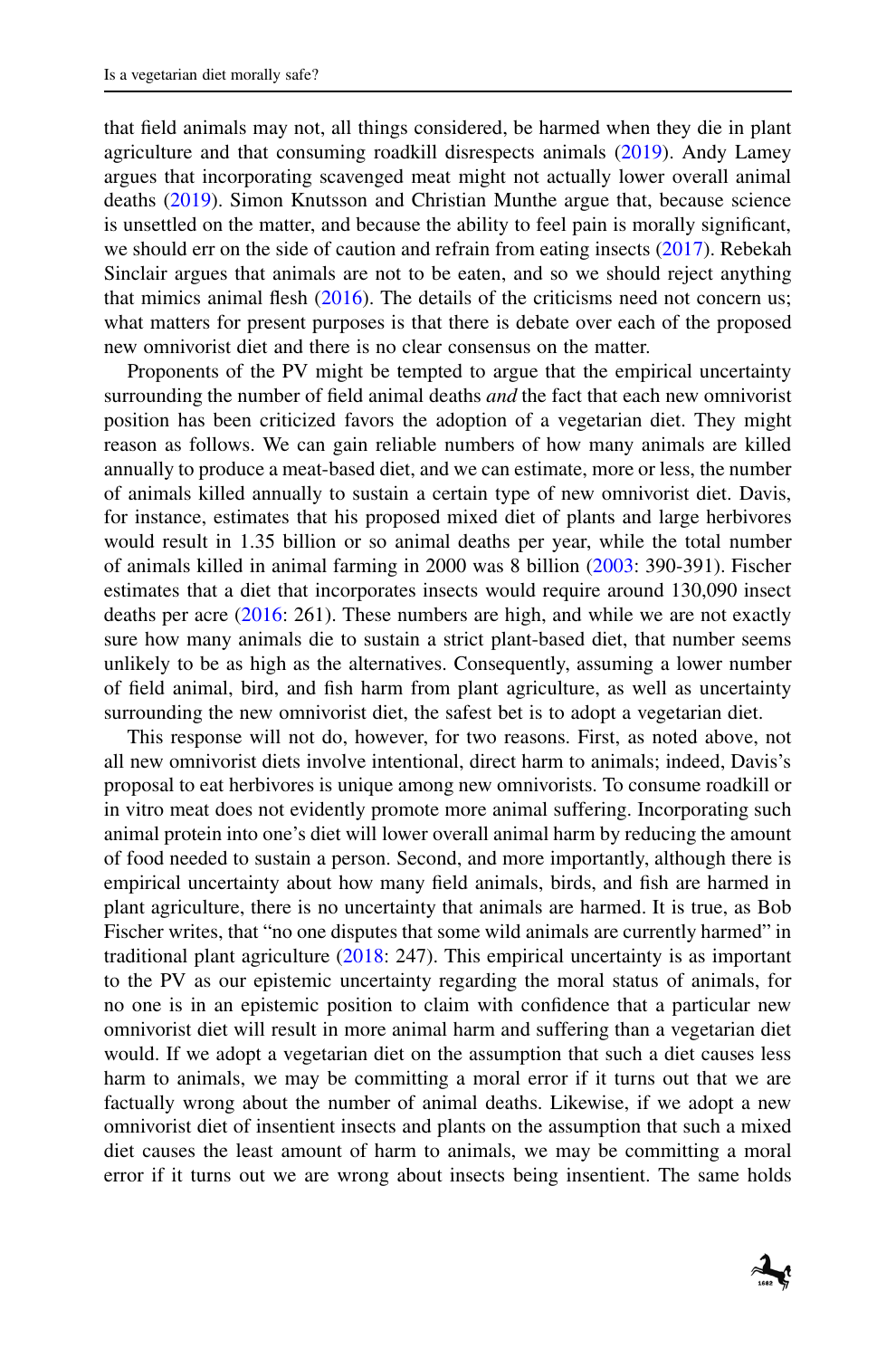| <b>Table 4</b> Revised new omnivore assessment of dietary options |                                |                                       |  |
|-------------------------------------------------------------------|--------------------------------|---------------------------------------|--|
| Options                                                           | Animals have high moral status | Animals do not have high moral status |  |
| Traditional diet                                                  | Serious moral wrong            | Morally permissible                   |  |
| Vegetarian diet                                                   | Less serious moral wrong       | Morally permissible                   |  |
| New omnivorist diet                                               | Less serious moral wrong       | Morally permissible                   |  |

<span id="page-7-1"></span>

true for the objections to each version of the new omnivorist position.<sup>6</sup> The debate is by no means settled.

What is the upshot, then? Well, it appears that, *assuming* a lower number of field animal, bird, and fish deaths in plant agriculture, and *assuming* moral uncertainty regarding the new omnivorist position, we get the following decision-matrix (Table [4\)](#page-7-1).

Given that we have to act—we need to eat in order to survive—it seems that, in light of uncertainty regarding animal moral status and uncertainty regarding the number of field animals harmed in plant agriculture, we are morally permitted to adopt *either* a vegetarian diet or a new omnivorist diet.

### **4 Industrialized Agriculture and Humane Agriculture**

Another worry with the new omnivorist response to the PV is that it overlooks the possibility of farming crops in a manner that is not harmful to animals (Lamey [2019;](#page-16-6) Abbate [2019\)](#page-15-7). There are a plethora of options available today, from backyard farming and community gardens to growing vegetables without pesticides and in greenhouses, all of which result in markedly fewer animal deaths. This suggests, therefore, the following modified decision-matrix (Table [5\)](#page-7-2).

The argument offered by new omnivorists above focuses on field animal deaths on large-scale, industrialized farms. These are not small farms, but intensive farming operations over four or more acres of land. New practices and new technologies may eliminate or otherwise minimize the number of animal deaths (Fischer and Lamey, [2018\)](#page-16-11).

The problem with this response is that most people—especially people living in population dense places—do not have access to plants that have been grown humanely, i.e., in a way that eliminates or greatly reduces field animal deaths.

| Options                | Animals have high moral status | Animals do not have high moral status |
|------------------------|--------------------------------|---------------------------------------|
| Traditional diet       | Serious moral wrong            | Morally permissible                   |
| Vegetarian diet        | Less serious moral wrong       | Morally permissible                   |
| New omnivorist diet    | Less serious moral wrong       | Morally permissible                   |
| Humane vegetarian diet | Morally right thing to do      | Morally permissible                   |
|                        |                                |                                       |

<span id="page-7-2"></span>**Table 5** Revised moral vegetarian assessment of dietary options

<span id="page-7-0"></span><sup>6</sup> It is instructive to note that critics of certain iterations of new omnivorism are proponents of others. Abbate [\(2019:](#page-15-7) 174-175) seems open to the moral permissibility of eating insects and Lamey [\(2019:](#page-16-6) 214- 234) defends the consumption of in vitro meat.

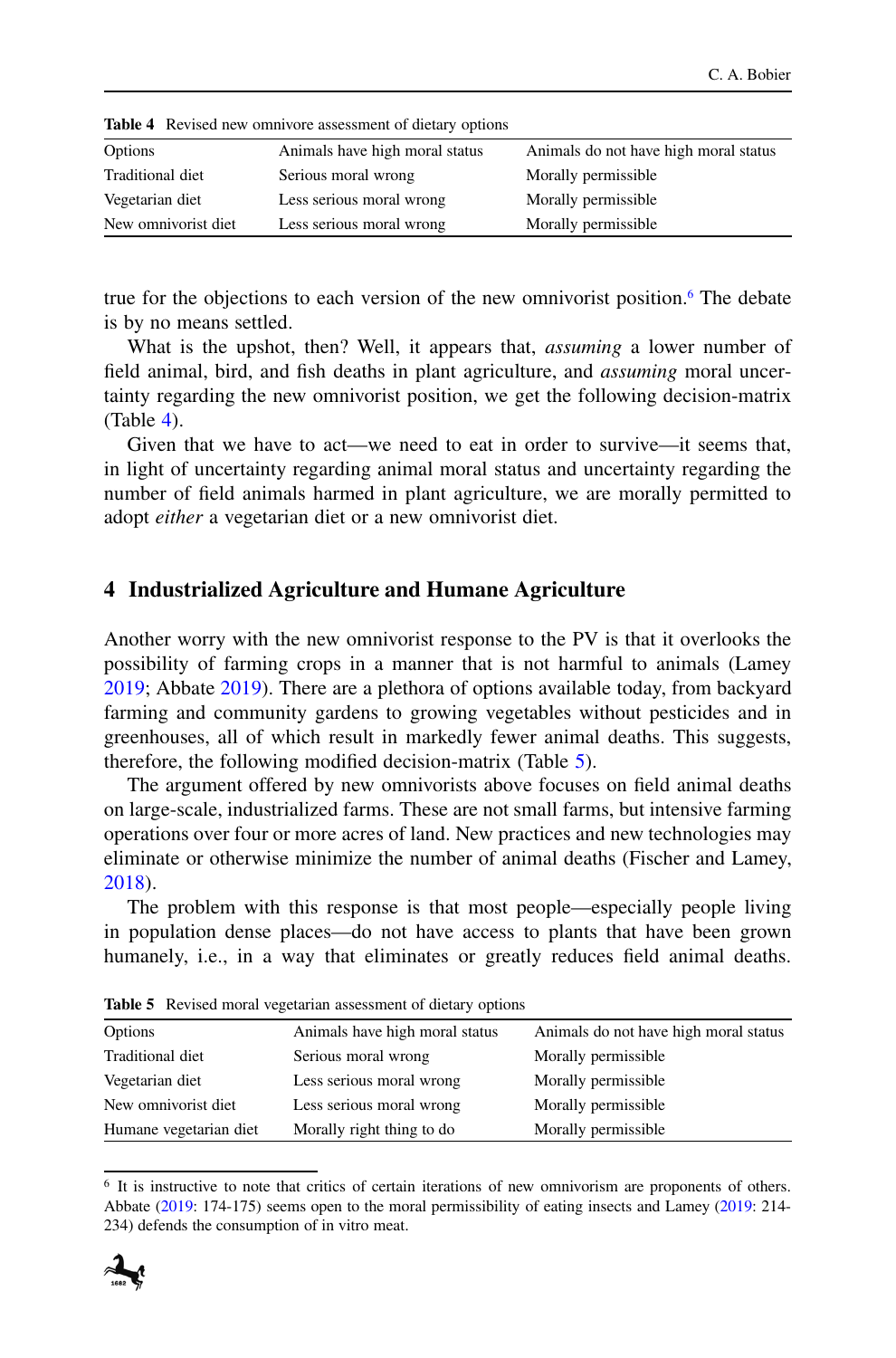Backyard farms and community gardens are not available for many people. Fischer and Lamey are clear that humane agriculture is a future possibility, not a present reality for most people: "current trends would seem to raise the serious possibility that plant agriculture might someday kill very few animals—perhaps even none" [\(2018:](#page-16-11) 425). If in the future agriculture reasonably eliminates field animal deaths, then we should adopt a vegetarian diet. In the meantime, however, we have to decide how to eat here and now. The viable set of dietary options for most people, then, is between a vegetarian diet and a new omnivorist diet, and as noted already, this set of options does not show that we are obliged to adopt a vegetarian diet.

It might be objected at this point that this response applies equally to new omnivorists: just as with humane agriculture, so not all new omnivorist diets are available to most people. For example, many people living in cities do not have access to edible roadkill; insects are not found in many grocery stores; and cultured meat is prohibitively expensive. But this only shows that some versions of the new omnivorist diet are implausible, not all of them. It is reasonable to think that insects, farmed oysters, and scavenged meat are available to most people, or at least can become so without serious challenge. After all, bivalves and insects are common food items in certain parts of the world and salvage grocery stores and food banks that accept expired meat are common. Moreover, the kind of available morally permissible meat varies depending on where a person is situated. A person living in the countryside may come across edible roadkill on a somewhat regular occasion, while a New Yorker may never come across edible roadkill but may have access to salvaged meat; a person living in Japan may be in the habit of eating farmed oysters, while a person living in Malaysia may be in the habit of eating insects. The new omnivorist diet will likely change over time, as well. While the cost of cultured meat remains prohibitive for people here and now (not to mention its current dependence on bovine serum), it is not unthinkable that people will have access to readily available, cheap, and harmless-to-animals in vitro animal protein in the future. This goes to show that whether one should choose a vegetarian diet or new omnivorism depends on the situation.

## **5 The Moral Status of Plants**

At best, then, moral uncertainty presents non-animal ethicists with two diets that they may adopt. How should one act? Which diet should one choose? Here I want to introduce a consideration that tips the scales in favor a new omnivorist diet. Just as disagreement about the moral status of animals suggests to proponents of the PV that we are uncertain about their moral status, so disagreement about the moral status of plants suggests that we are uncertain about their moral status. In this section, I present the case for thinking that plants have high moral status in order to show that our uncertainty over the moral status of plants *and* animals supports the adoption of a new omnivorist diet.

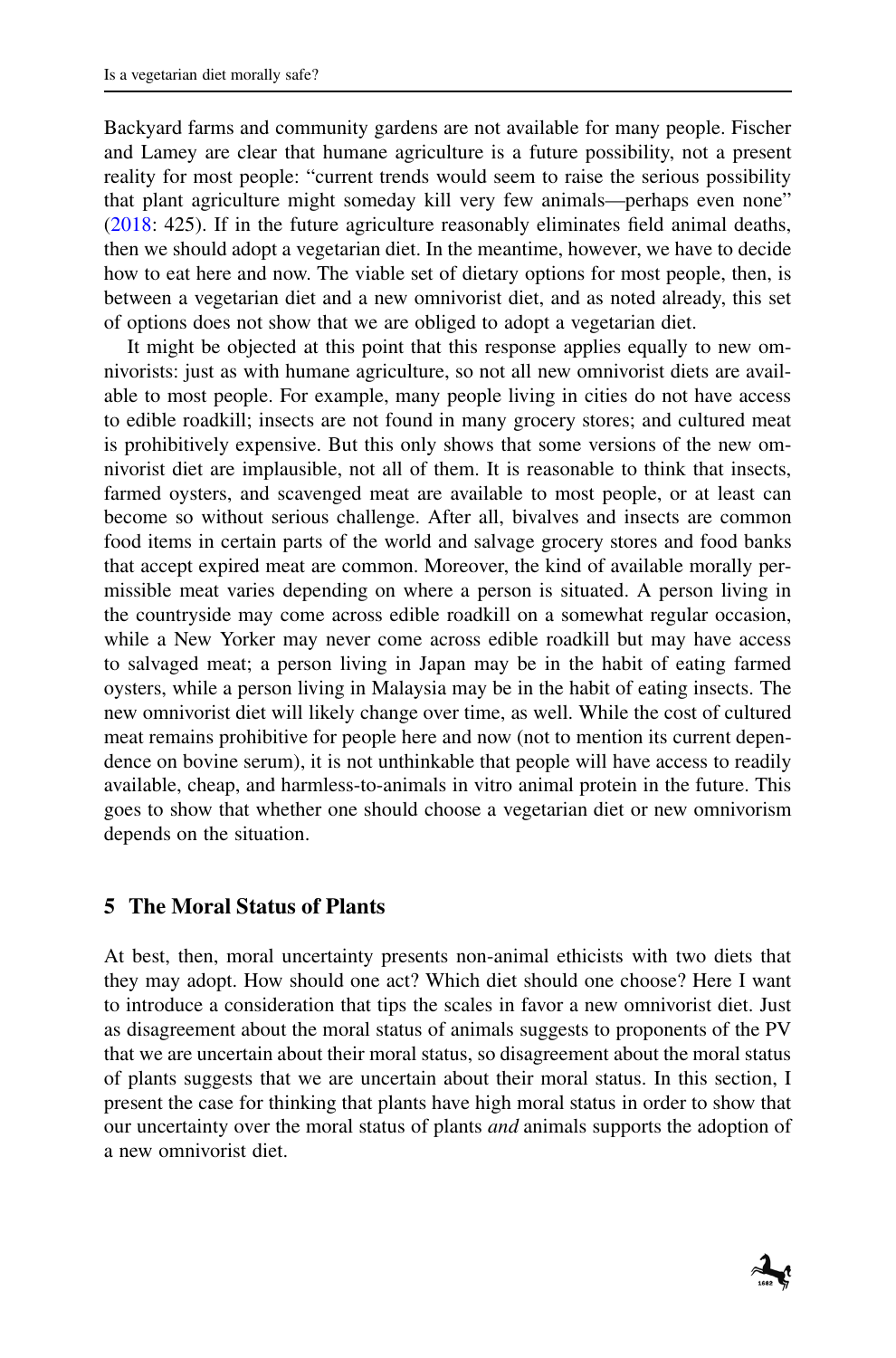There is a growing field of study called "plant neurobiology" that investigates the cognitive-like abilities of plants[.7](#page-9-0) Psychologist Arthur Reber writes that the "case for some form of consciousness in plants is becoming stronger by the day" [\(2018:](#page-17-19) 1). Before discussing the evidence for the position, it is instructive to clarify how proponents of the field understand their position. Brenner and colleagues, early proponents of the field, define "plant intelligence" as the "intrinsic ability to process information from both abiotic and biotic stimuli that allows optimal decisions about future activities in a given environment"  $(2006:414)$  $(2006:414)$ .<sup>8</sup> In other words, plants manifest, according to philosopher Michael Marder, "the non-cognitive, non-ideational, and non-imagistic mode of thinking proper to plants" [\(2013b](#page-17-20): 124). On this view, plants are not hardwired to respond to their circumstances as they do; instead, they are able to make purposeful actions in response to their environmental awareness. Plant intelligence or sentience is not akin to our experience of thought, to be sure, because we are radically different types of organisms. Instead, proponents of plant thinking claim that plants manifest "nonhuman" or "nonneural" consciousness or intelligence (Marder [2013a](#page-16-18); Calvo and Trewavas, [2020\)](#page-15-13).

While it is difficult for us to understand how a plant can manifest non-cognitive, non-ideational, non-imagistic thinking, proponents of the field point out that it is likewise difficult for us to understand what it is like to be a bat or anaconda.<sup>9</sup> Nevertheless, proponents of plant neurobiology argue that we can infer plant sentience from plant behavior, as Marder explains:

It is possible to infer plant sentience from the fact that plants explore and pursue unevenly distributed resource gradients, assess environmental dangers from biotic and abiotic stressors and gather and constantly update various types of information about their surrounding. (Marder [2012:](#page-16-19) 1368)

To appreciate the motivation for the view, it is helpful to imagine space explorers arriving at an alien planet and finding organisms unlike anything on earth. These organisms manifest a very different biology than anything we are familiar with on earth. Their behavior is difficult to observe, much less interpret, because they move more slowly or because parts of them are underground. Imagine further that the explorers want to know whether these organisms are intelligent in their own way, and to this end, they use intelligence tests that are used on earth animals on these organisms. To the explorers' surprise, the organisms pass the tests, albeit more slowly and differently than how an animal on earth would pass the tests. While the explorers cannot comprehend how exactly these organisms manifest intelligence on account of differing biology and ambiguous behavior, they nevertheless are provided with some reason for thinking that said organisms are intelligent in their own way. Proponents

<span id="page-9-2"></span><sup>&</sup>lt;sup>9</sup> For discussion of "what it is like to be a plant", see Calvo  $(2017: 216-222)$  $(2017: 216-222)$ .



<span id="page-9-1"></span><span id="page-9-0"></span><sup>7</sup> I say "cognitive-like" because plants lack neurons.

<sup>8</sup> Anthony Trewavas describes plant intelligence in more positive terms: "a simple definition of plant intelligence can be coined as *adaptively variable growth and development during the lifetime of the individual*" [\(2003:](#page-17-21) 92). Michael Pollan reports that Stefano Mancuso defines plant intelligence as "ability to solve problems" [\(2013\)](#page-17-22). More recently, Trewavas and colleagues define "nonhuman consciousness and sentience...as the capacities to be aware of the environment and to integrate sensory information for purposeful organismal behavior" [\(2020:](#page-17-23) 1).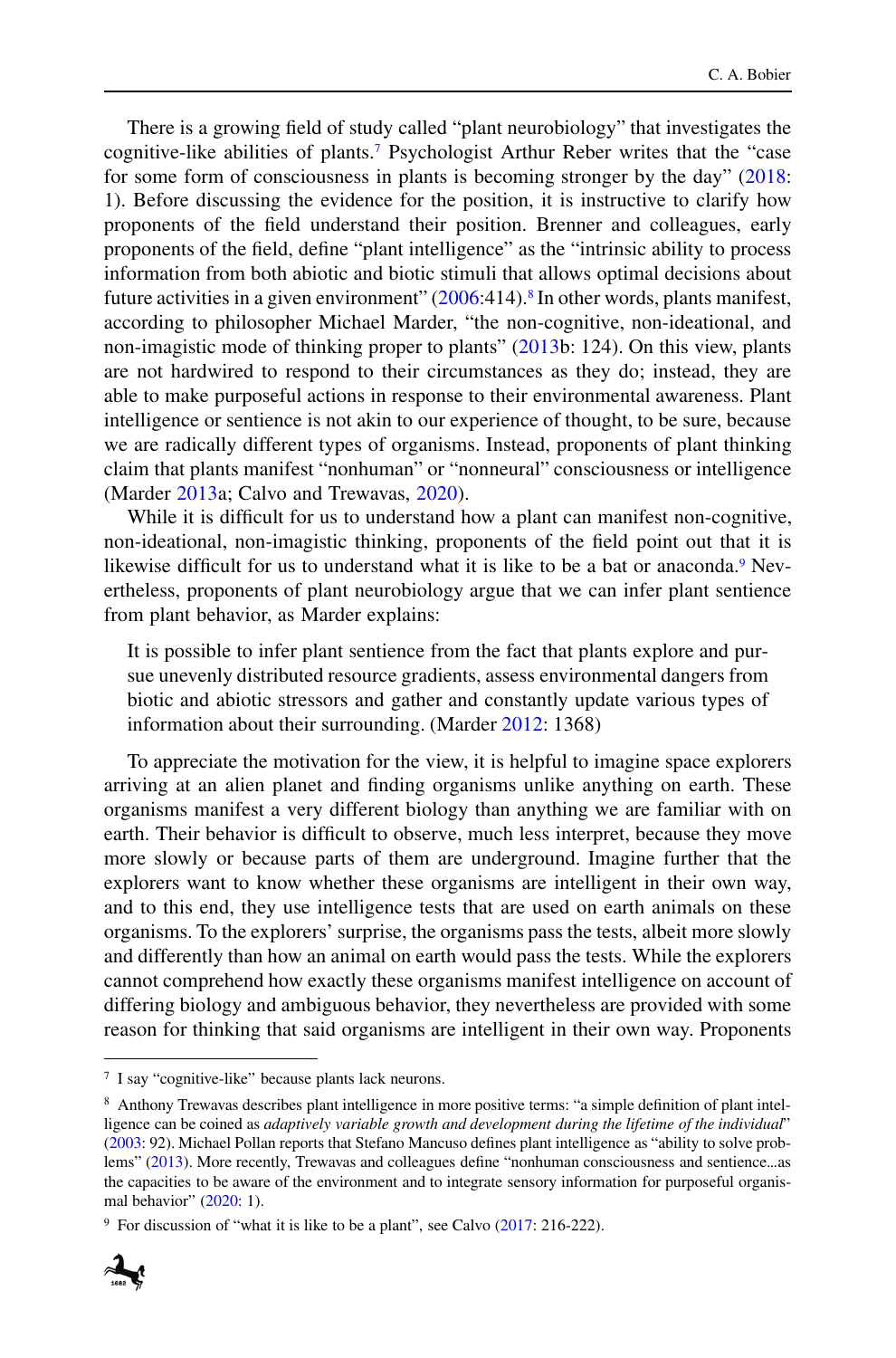of plant thinking argue that the same is true of plants, as Trewavas and colleagues explain: "Indicators for the ascription of plant consciousness are the same ones we use for the study of animal-based interactions. To wit, anatomical and morphological traits, (electro)physiological responses, and behavioral/ethological data, among other evidence pools"  $(2020: 1)$  $(2020: 1)$ .<sup>10</sup> Just as the performance of animals in certain studies indicates intelligence, so also the performance of plants in such studies indicates intelligence.

What evidence is there for taking plant neurobiology seriously? What convinces researchers that, in the words of Michael Pollan, there "may exist some brainlike information-processing system to integrate the data and coordinate a plant's behavioral response" [\(2013\)](#page-17-22). Here are some studies that have been offered in support of plant intelligence:

- 1. A 2014 study used the same experimental paradigm used to assess learning in animals on the *Mimosa pudica,* a plant whose leaves fold inward when touched (Gagliano et al., [2014\)](#page-16-20). The researchers repeatedly dropped the plant from a relatively short height to see if the plant would come to ignore being dropped. The researchers found that the *Mimosa pudica* did come to reopen its leaves after a short number of drops, which suggests that the plant also comes to learn that the drop is painless.
- 2. Another 2014 study shows that plants can distinguish predatory insect sounds (caterpillars) from non-predatory insect or wind sounds (Appel and Cocroft, [2014\)](#page-15-15). The authors report that "*Arabidopsis thaliana* plants exposed to chewing vibrations produced greater amounts of chemical defenses in response to subsequent herbivory, and that the plants distinguished chewing vibrations from other environmental vibrations" [\(2014:](#page-15-15) 1258).
- 3. A study of the *Boquilla trifoliolata*, the climbing wood vine, demonstrates its ability to modify the appearance of its leaves to mimic the color, size, shape, and orientation of the host plant (Gianoli and Carrasco-Urra, [2014\)](#page-16-21). Another study demonstrated that *Arabidopsis thaliana* seedlings are able to distinguish their neighbors by recognizing their body shapes (Crepy and Casal, [2015\)](#page-15-16). Both of these studies suggest that plants gather information about and respond to their surrounding (Baluška and Mancuso [2018\)](#page-15-17).
- 4. Bohm et al. [\(2016\)](#page-15-18) have demonstrated that the Venus flytrap counts and memorizes electrical pulses from trigger hairs to estimate the nutrient content of prey. Rainer Hedrich and Erwin Neher, in a follow up article, describe the Venus flytrap as manifesting an "animal-like" process by which they make "decisions...based on 'counting' the number of stimulations of sensory organs" [\(2018:](#page-16-22)220).
- 5. Gagliano et al. [\(2016\)](#page-16-23) and Gagliano [\(2017\)](#page-16-24) used a classical conditioning paradigm in which a neutral environmental stimulus predicted the occurrence of light on pea seedlings. Both experiments reveal that seedlings are able to acquire learned associations between stimulus and light to guide their behavior.
- 6. Gagliano et al. [\(2017\)](#page-16-25) report that *Pisum sativum* "roots were able to locate a water source by sensing the vibrations generated by water moving inside pipes, even in

<span id="page-10-0"></span><sup>&</sup>lt;sup>10</sup> For fuller discussion of plant neurobiology, see Trewavas [\(2014\)](#page-17-24) and Mancuso & Viola [\(2015\)](#page-16-26).

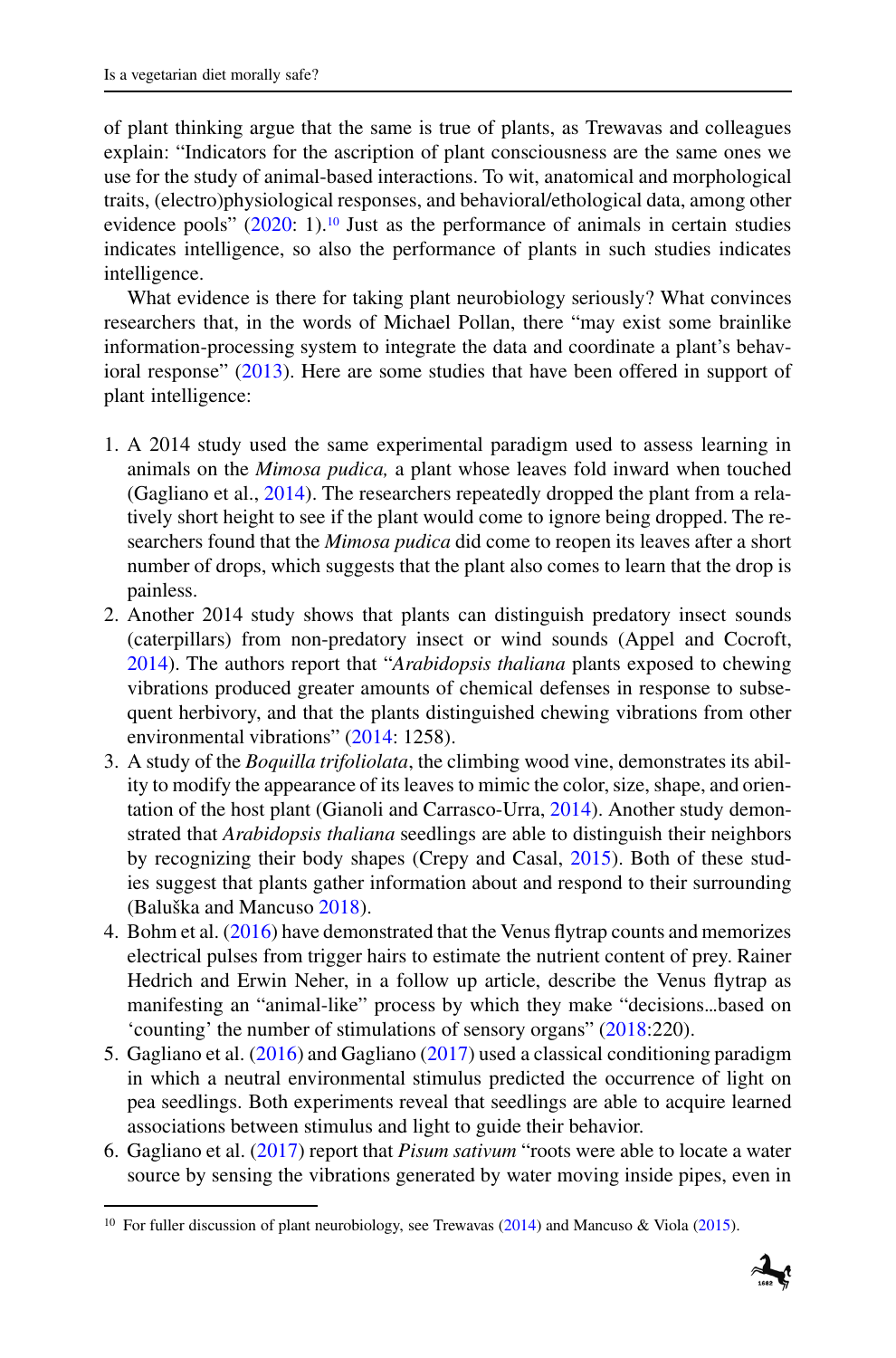the absence of substrate moisture" (Abstract). This reveals that roots are able to, in some sense, hear water through acoustic vibrations at a distance.

7. A 2014 study of chilli plants (*Capsicum annuum, Solanaceae*) demonstrated that they are able to discriminate between an adult conspecific and a fennel plant, which is inimical to their growth, when common communication channels are blocked. "This demonstrated," the authors write, "that plants were able to sense their neighbours even when all known communication channels are blocked (i.e. light, chemicals and touch) and most importantly, recognise the potential for the interfering presence of a 'bad neighbour' and modify their growth accordingly" (Gagliano and Renton, [2013:](#page-16-27) 2).

These are just some of the studies that lead biologists Alessandro Pelizzon and Monica Gagliano to confidently assert that "recent research has been able to show that plants exhibit sophisticated abilities to actively perceive, assess, learn, remember, solve problems, make decisions and communicate with each other by acquiring information from their environment, all indicators of human and non-human sentience" [\(2015:](#page-17-25) 11). Philosophical defenses of plant consciousness, intelligence, and sentience have been offered by Paco Calvo [\(2016](#page-15-19) & [2017\)](#page-15-14), Chauncey Maher [\(2017\)](#page-16-28), and Alex Morgan [\(2019\)](#page-17-26), among others.

What is the moral status of plants, then, if they do enjoy a level of sentience, intelligence, and thought?<sup>11</sup> There would be a morally significant similarity between plants and animals—both manifest sentience and intelligence, and if sentience is morally significant for animals, then it should be morally significant for plants. Some scholars argue that we should afford plants higher moral status than we have hitherto afforded them. Matthew Hall argues that, although plant killing is "not the same" as killing a person, nevertheless "killing plants is still considered to be violent" [\(2011:](#page-16-29) 160). The 2008 Swiss Confederation Federal Ethics Committee on Non-Human Biotechnology, in a document titled, *The dignity of living beings with regard to plants: Moral consideration of plants for their own sake*, report unanimous agreement among committee members that "an arbitrary harm caused to plants to be morally impermissible" and a majority agreement that "we require justification to disturb plants' *lives*" [\(2008:](#page-17-27) 17 and 20). Some scholars go further than merely claiming that plants have higher moral status than previously thought. These scholars argue that plants have high moral status. For example, the evidence offered in the preceding section suggests to Prudence Gibson and Monica Gagliano that we should raise "the status of plants from sub-species to co-species. This suggests a model of thought where vegetal life is equal to human life" [\(2017:](#page-16-25) 130). Anne Stephens and colleagues write that "recent experimental findings [demonstrate] that plants are able to express higher forms of learning and associate events in meaningful ways as one may expect of animals" and that this should lead us to redefine our "narrow and highly anthropocentric definitions" of consciousness and related terms [\(2019:](#page-17-28) 4- 5). They go on to argue that we have a moral obligation, grounded in concerns for justice, to consider plants as having moral status equal to human beings, writing:

<span id="page-11-0"></span><sup>&</sup>lt;sup>11</sup> Lamey [\(2019:](#page-16-6) 206) writes, "It is this property of animals, and the related capacities of being able to experience pleasure and pain, which have traditionally been denoted by the term 'sentience.'".

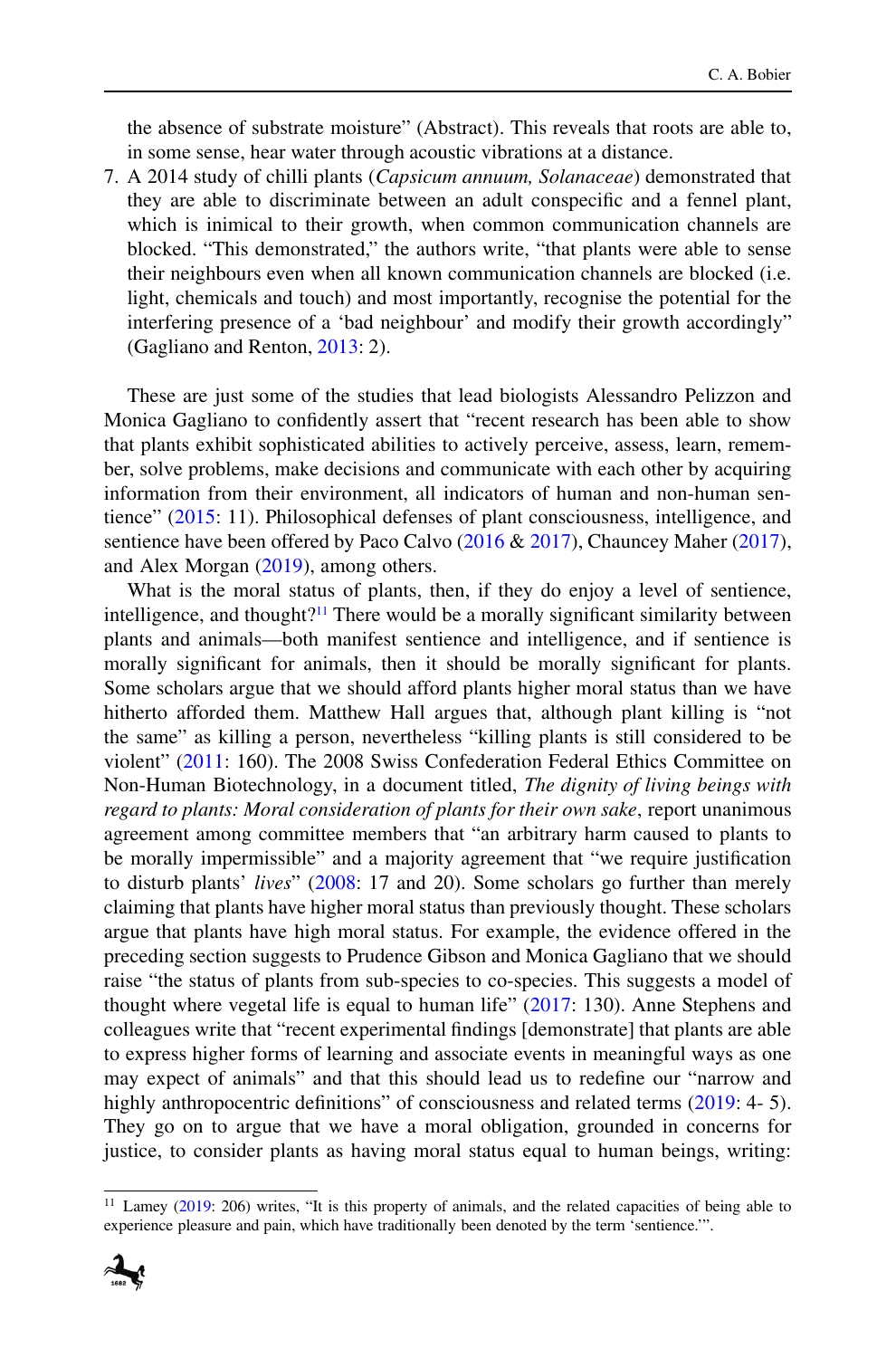"Taking the sentience of plants seriously requires an ontological shift" in how we envision and engage with plants in order to "realize a full and complete inclusion of their agency on equal terms with human sentience" [\(2019:](#page-17-28) 16). Andrew Smith argues that plants manifest more or less the same moral status as humans and other animals, writing: "People can act intentionally and autonomously. They have minds of their own and they use them. These are all characteristics that both plants and animals exhibit" [\(2016:](#page-17-29) 53).

Let us not deceive ourselves. This way of thinking about plant sentience and plant moral standing has been subject to scrutiny and remains a disputed position in botany, biology, ecology, and philosophy. Some criticisms are scientific. Lincoln Taiz and colleagues report that some of the studies offered above could not be replicated [\(2019:](#page-17-30) 681). Other criticisms are philosophical. Adam Lamey argues that applying learning tests to plants need not suggest that said plants are actually learning: "A more likely explanation is that the action is the result of so-called mechanosensitivity... [M]imosa experiments do not establish that plants have the ability to learn in any sense of the term that presupposes the existence of a mind" [\(2019:](#page-17-30) 205). Taiz and colleagues also argue that plants cannot, in principle, be conscious because they lack both a nervous system and brain; they warn readers of the dangers of anthropomorphizing plants [\(2019:](#page-17-30) 682-682; 685-686). Alex Hamilton and Justin McBrayer argue that "there is no good reason to think that plants feel anything at all" on the grounds that our traditional ways of knowing whether another creature is sentient do not apply to plants [\(2020:](#page-16-30) 73). Lamey argues that, even if plants are intelligent in some sense, they do not manifest sentience, because sentience requires a first-person, conscious awareness of the self as a self. It is this first-person conscious awareness of pain and pleasure that has "traditionally been denoted" by the term 'sentience' [\(2019:](#page-16-6)206-207). Even if we grant that plants have some moral status, Lamey suggests that their moral status falls well below the moral status of animals [\(2019:](#page-16-6) 208-211). Evidence of this would be that most people would agree that stepping on a lily flower is nowhere near as morally problematic as kicking a puppy.

However, that there is disagreement surrounding plant sentience and moral status does not undermine the precautionary argument for adopting a mixed diet of plants and animals. To better appreciate this point recall that the PV relies on epistemic uncertainty about the moral status of animals, and it regularly motivates claims of uncertainty by appeal to disagreement among scholars.<sup>12</sup> For example, it is because of the persistent disagreement between vegetarians, vegans, and meat-eaters that Matheson writes that "we should suspend judgment about what our evidence sup-ports on this matter" [\(2016:](#page-17-6)127). Likewise, there is persistent disagreement about plant intelligence, as Lamey notes: "The criticisms that plant neurobiology has received is a sign of its disputed status among botanists" [\(2019:](#page-16-6) 205). The Swiss Confederation Federal Ethics Committee on Non-Human Biotechnology reports:

<span id="page-12-0"></span><sup>&</sup>lt;sup>12</sup> To be clear, the PV does not need to motivate uncertainty by disagreement. There can be other grounds that motivate uncertainty. One might think we are ill suited to abstract theorizing about complicated matters or that we have an entrenched anthropocentric bias. Both of these apply to theorizing about the moral status of plants and animals.

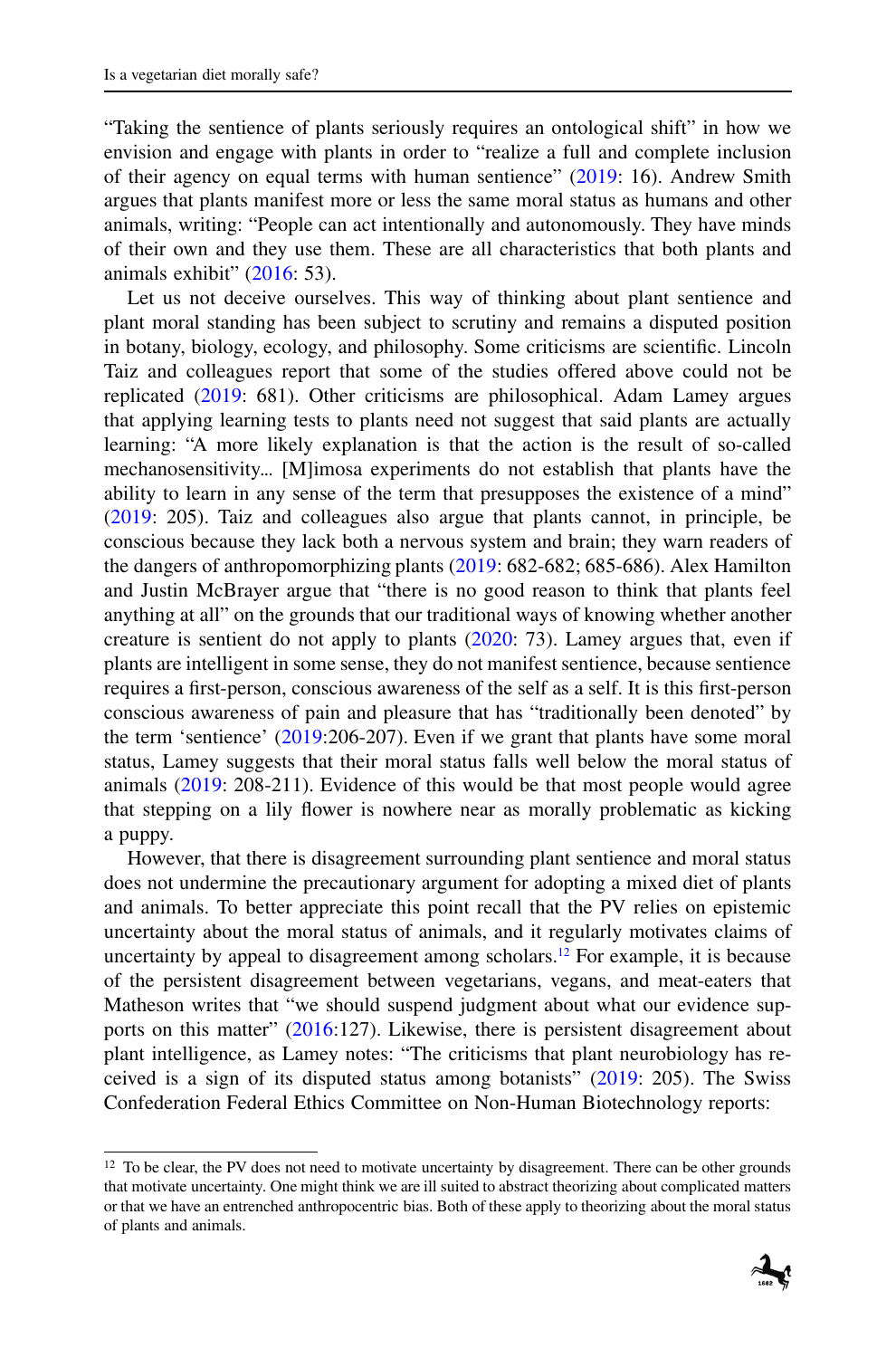Not quite half of the members are doubtful, based on current knowledge, that plants are sentient. Conversely, a small group considers it probable that plants are sentient. A group of equal size considers this question unanswerable on the basis of current knowledge. [\(2008:](#page-17-27) 14)

None of us are in a position to confidently assert that plants are not intelligent or sentient. Trewavas and colleagues explain that "there is no reason to exclude the possibility that plants have also evolved their own subjective sense of environmental awareness" [\(2020:](#page-17-23)1). Consequently, although there are criticisms of the position that plants think and are sentient in a morally considerable way, it does not seem as though any one is in a position to confidently claim that plants do not possess their own kind of intelligence or sentience and thereby lack moral status.<sup>13</sup>

It is true that the precautionary argument for plants is importantly distinct from the P[V.14](#page-13-1) In the case of the PV, the uncertainty for a non-animal-ethicist surrounds the scope of the moral community and whether animals have high enough moral status to render eating them morally wrong. In the case of plants, however, the uncertainty surrounds the supposed sentience of plants; the uncertainty here concerns not the criterion for moral status but rather whether plants meet a (supposed) minimum condition for moral status, i.e., sentience. Most agree that farm animals are sentient but there is immense disagreement whether plants are sentient. There is thus a multiplication of uncertainty in the case of plants that is not present in the case of farm animals: if plants are sentient, it remains to be seen whether they are in the moral community. This difference, while notable, does not undermine the argument but rather highlights it. There are a lot of unknowns when it comes to the (possible) moral status of plants, and there is the possibility that plants have *some* moral status, more so than has been previously recognized. There are plenty of unknowns and that is precisely the point.

Importantly, for present purposes, this new position on plant moral status complicates the PV because it raises the question of the moral status for plants and the possibility of committing moral error by consuming plants. Specifically, it would seem that, in light of the research above, it is epistemically possible that plants enjoy a level of non-human-like sentience and hence *some* moral standing, however slight. I personally would not go so far as to say that plants possibly enjoy humanlike moral status, so the claim I am making is modest: plants *may* enjoy higher moral status than previously thought, perhaps moral status akin to insects. Given this moral uncertainty about the moral status of plants, we are confronted with the possibility of committing moral wrong by eating plants, and so, if we limit ourselves to just plants, there is a *precautionary argument for adopting a non-vegetarian diet*  $(Table 6)$  $(Table 6)$ .

<span id="page-13-1"></span><sup>&</sup>lt;sup>14</sup> I would like to thank a reviewer for this observation.



<span id="page-13-0"></span><sup>&</sup>lt;sup>13</sup> It can also be pointed out that there is persistent disagreement about, not only the moral status of plants, but even the notion of "moral status" itself as philosophers disagree over what qualities or abilities confer moral status. The *Stanford Encyclopedia of Philosophy* entry on "The Grounds of Moral Status" discusses more than seven different accounts of the qualities or abilities that confer moral status (Jaworska and Tannenbaum, [2018\)](#page-16-31).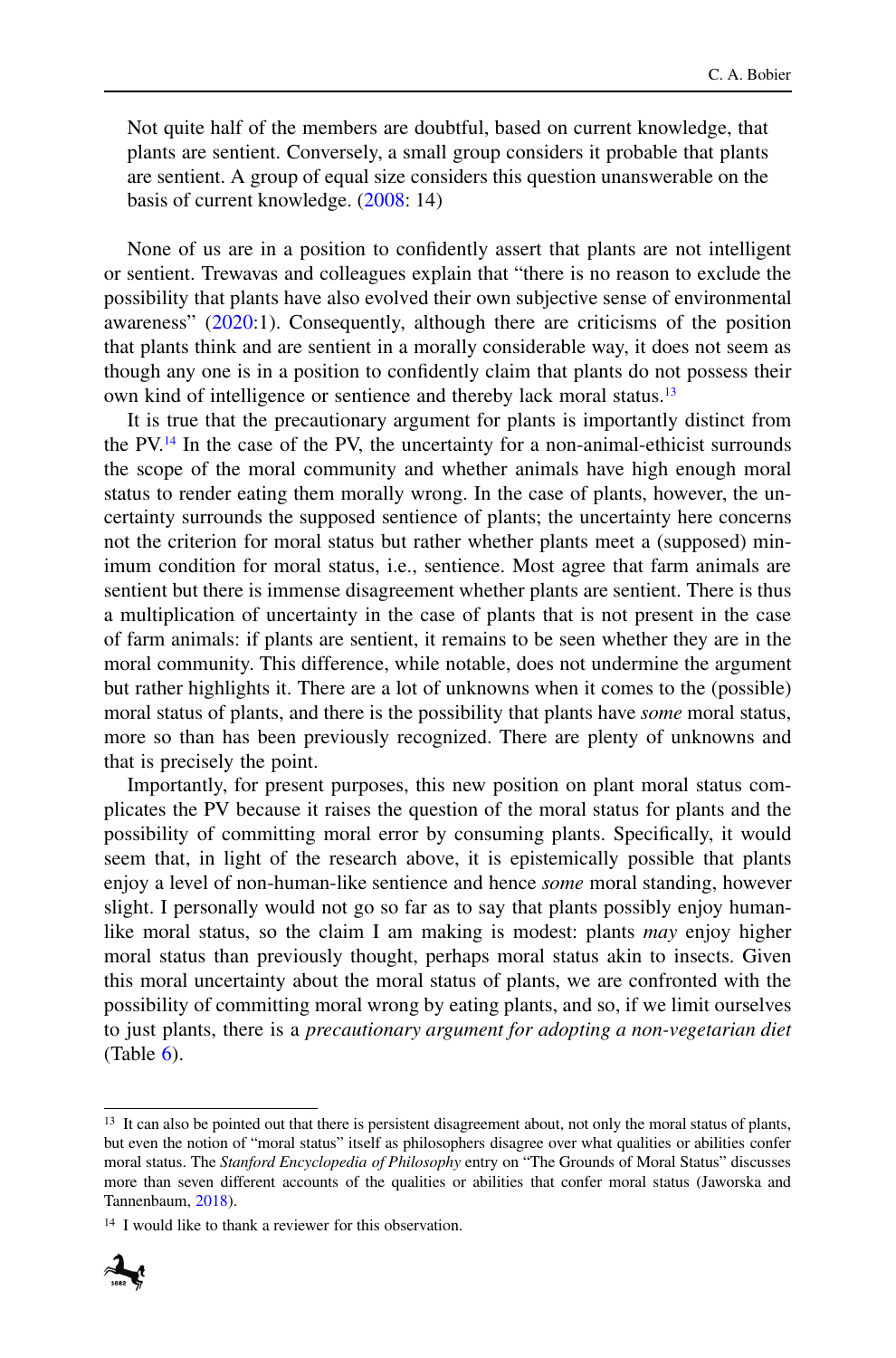| Options                  | Plants have higher than previously<br>thought moral status | Plants do not have higher than previously<br>thought moral status |
|--------------------------|------------------------------------------------------------|-------------------------------------------------------------------|
| Traditional diet         | Ambiguous moral wrong                                      | Morally permissible                                               |
| Vegetarian diet          | Ambiguous moral wrong                                      | Morally permissible                                               |
| New om-<br>nivorist diet | Least serious moral wrong                                  | Morally permissible                                               |

<span id="page-14-0"></span>**Table 6** Assessment of dietary options given possible plant moral status

I describe traditional and vegetarian diets as "ambiguous" because the moral status of plants is unclear. If plants have higher moral status than previously thought in virtue of being sentient *in some sense*, then it is wrong to adopt a traditional diet and a vegetarian diet because both involve intensive agricultural production. Plants feed either humans and animals, or just humans, and either way, lots of plants are harmed. A new omnivorist diet would seem to involve overall less plant harm because it incorporates some animal protein and some plants.

Of course human beings have to eat and they can either eat plants or eat animals. When we combine the two precautionary arguments, the end result tips the scale in favor of a new omnivorist diet however slightly for a non-animal-ethicist. In other words, when we factor in our current moral uncertainty regarding animals *and* plants, we get the following decision-matrix (Table [7\)](#page-14-1).

When non-animal-ethicists are uncertain about the moral status of animals, the decision-matrix leaves us undecided between a vegetarian diet and a new omnivorist diet. But when uncertainty about the moral status of plants is factored in, however, the scales tip however slightly in favor of adopting a new omnivorist diet, for the simple reason that a vegetarian diet would result in more plant harm than a new omnivorist would. Adopting roadkill or harmless-to-animals *in vitro* or cultured animal protein, for example, would lower the amount of animals and plants harmed in the production of a vegetarian diet. Thus, given our epistemic uncertainty regarding the moral status of animals and plants, non-animal-ethicists should err on the side of caution and adopt a new omnivorist diet of some non-traditional animals and plants.

| Options                     | Plants have higher           | Plants do not have higher | Animals                     | Animals do not           |
|-----------------------------|------------------------------|---------------------------|-----------------------------|--------------------------|
|                             | than previously              | than previously thought   | have high                   | have high moral          |
|                             | thought moral status         | moral status              | moral status                | status                   |
| Traditional                 | Ambiguous moral              | Morally permissible       | <b>Serious</b>              | Morally per-             |
| diet                        | wrong                        |                           | moral wrong                 | missible                 |
| Vegetarian                  | Ambiguous moral              | Morally permissible       | Less serious                | Morally per-             |
| diet                        | wrong                        |                           | moral wrong                 | missible                 |
| New om-<br>nivorist<br>diet | Least serious moral<br>wrong | Morally permissible       | Less serious<br>moral wrong | Morally per-<br>missible |

<span id="page-14-1"></span>**Table 7** New omnivore assessment of dietary options given possible plant moral status and animal harm

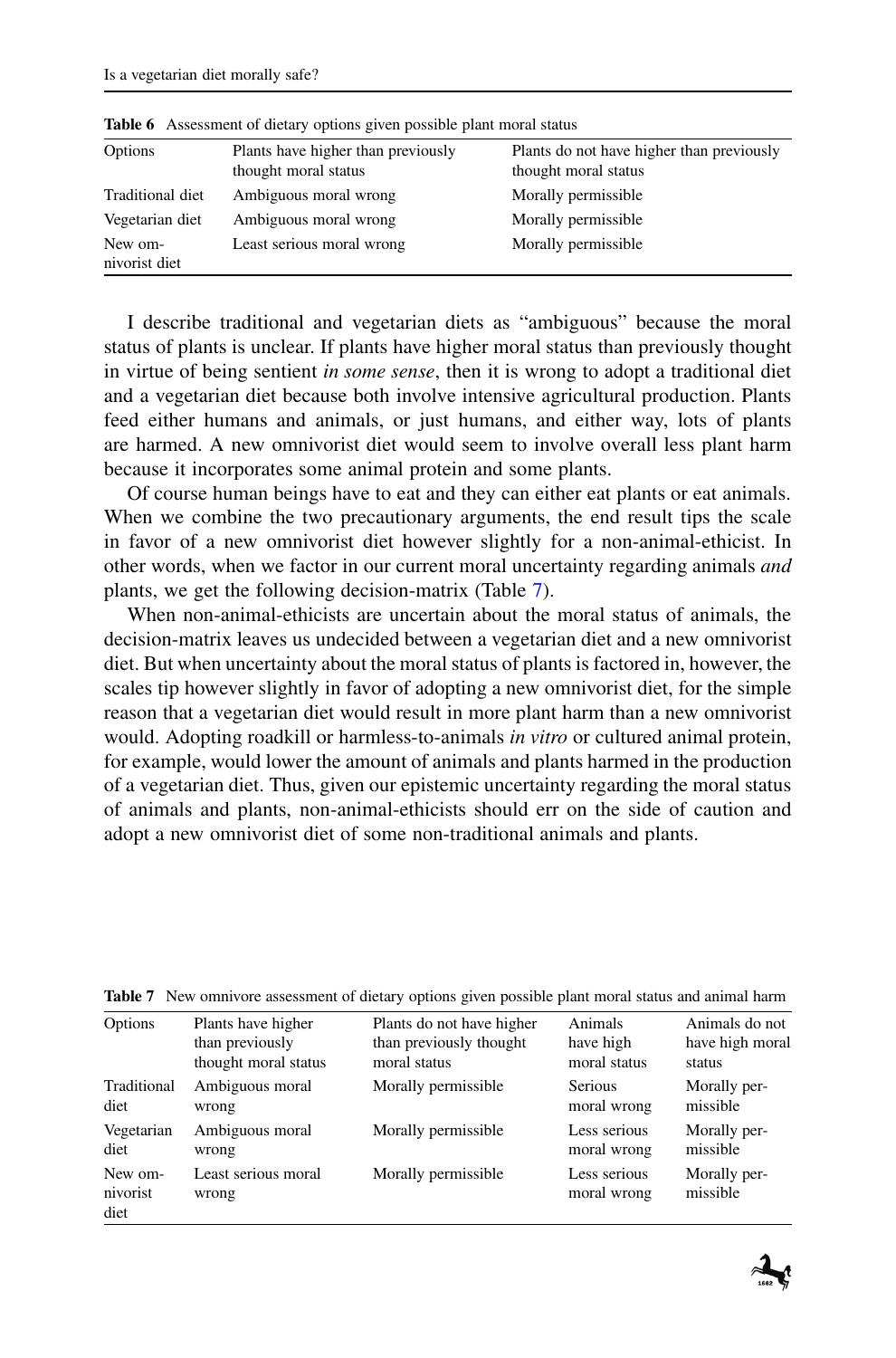## **6 Conclusion**

I conclude that the PV does not establish its intended conclusion, namely, that in light of a non-animal ethicists' uncertainty regarding the moral status of animals they should adopt a vegetarian diet. The PV shows, at best, that one *may* adopt a vegetarian diet or a new omnivorist diet. However, when we factor in research suggesting plant sentience into the equation, then, in light of moral uncertainty about plants and moral uncertainty about animals, non-animal-ethicists should adopt a new omnivorist diet when feasible[.15](#page-15-20)

#### **References**

- <span id="page-15-7"></span>Abbate, Cheryl. 2019. "Save the meat for the cats: Why it is wrong to eat roadkill" *Journal of Agricultural and Environmental Ethics* 32 (1): 165-182*.*.
- <span id="page-15-15"></span>Appel HM, Cocroft RB. 2014. "Plants respond to leaf vibrations caused by insect herbivore chewing." Oecologia 175(4):1257-66.
- <span id="page-15-17"></span>Baluška, František and Stefano Mancuso. 2018. Plant Cognition and Behavior: From Environmental Awareness to Synaptic Circuits Navigating Root Apices. Memory and Learning in Plants, pages 51- 77.
- <span id="page-15-4"></span>Bass, Robert. 2016. "The Benefit of Reagan's Doubt: Moral Caution and the Ethics of Eating Meat" in *The Moral Rights of Animals¸*edited by Mylan Engel Jr. and Gary L. Comstock, chapter 13. (Lanham: Lexington Books).
- <span id="page-15-8"></span>Bobier, Christopher. 2021. What would the virtuous person eat? The case for virtuous omnivorism. *Journal of Agricultural and Environmental Ethics*, 34 (3): 1-19.
- <span id="page-15-18"></span>Bohm, Jennifer, Sonke Scherze, Elizabeth Krol, et al. 2016. "The Venus Flytrap *Dionaea muscipula* Counts Prey-Induced Action Potentials to Induce Sodium Uptake" *Current Biology* 26: 286-295.
- <span id="page-15-12"></span>Brenner, Eric, Rainer Stahlberg, Stefano Manusco, et al. 2006. "Plant Neurobiology: An integrated view of plant signaling." *Trends in Plant Science* 11 (8): 413-419.
- <span id="page-15-5"></span><span id="page-15-0"></span>Bruckner, Donald. 2015. "Strict Vegetarianism is Immoral." In *The Moral Complexities of Eating Meat*, Ben Bramble and Bob Fischer (eds.), Oxford University Press, 30-47.
- Bruers, Stijn. 2015. "In defense of eating vegan." *Journal of Agricultural and Environmental Ethics*, 28 (4), 705-717.
- <span id="page-15-10"></span><span id="page-15-3"></span>Bykvist, Krister 2017. "Moral uncertainty." Philosophy Compass 12 (3): 1-8.
- <span id="page-15-19"></span>Cahoone, Lawrence. 2009. "Hunting as a moral good." *Environmental Values* 18: 67-89.
- <span id="page-15-14"></span>Calvo, Paco. 2016. "The philosophy of plant neurobiology: a manifesto" Synthese 193:1323–1343.
- <span id="page-15-13"></span>Calvo, Paco. 2017. "What is it like to be a plant?" *Journal of Consciousness Studies* 24 (9): 205-227.
- Calvo, Paco and Anthony Trewavas. 2020. Physiology and the (neuro) biology of plant behavior: a farewell to arms. Trends Plant Science 19: 1-3.
- <span id="page-15-2"></span>Carruthers, Peter. 1992. The Animals Issue: Morality in Practice (Cambridge: Cambridge University Press).
- <span id="page-15-1"></span>Carruthers, peter. 2011. "Animal mentality: its character, extent, and moral significance" In T. Beauchamp & R. Frey (Eds.), The oxford handbook of animal ethics (pp. 373-406). Oxford: Oxford University Press.
- <span id="page-15-11"></span>Cox, Christopher. 2010. "Consider the oyster." *Slate.* April 7, 2019. [https://slate.com/human-interest/2010/](https://slate.com/human-interest/2010/04/it-s-ok-for-vegans-to-eat-oysters.html) [04/it-s-ok-for-vegans-to-eat-oysters.html.](https://slate.com/human-interest/2010/04/it-s-ok-for-vegans-to-eat-oysters.html) Accessed November 15, 2020.
- <span id="page-15-16"></span>Crepy, Maria and Jorge Casal. 2015. "Photoreceptor-mediated kin recognition in plants" *New Phytologist* 205: 329-338.
- <span id="page-15-9"></span>Davis, Stephen. 2003. "The least harm principle may require that humans consume a diet containing large herbivores, not a vegan diet". *Journal of Agricultural and Environmental Ethics* 16: 387-394.
- <span id="page-15-6"></span>Deckers, Jan. 2016. *Animal (De)liberation: Should the consumption of animal products be banned?* Ubiquity Press.

<span id="page-15-20"></span><sup>15</sup> I would like to thank the reviewers of this journal for their thoughtful feedback on earlier iterations of the paper.

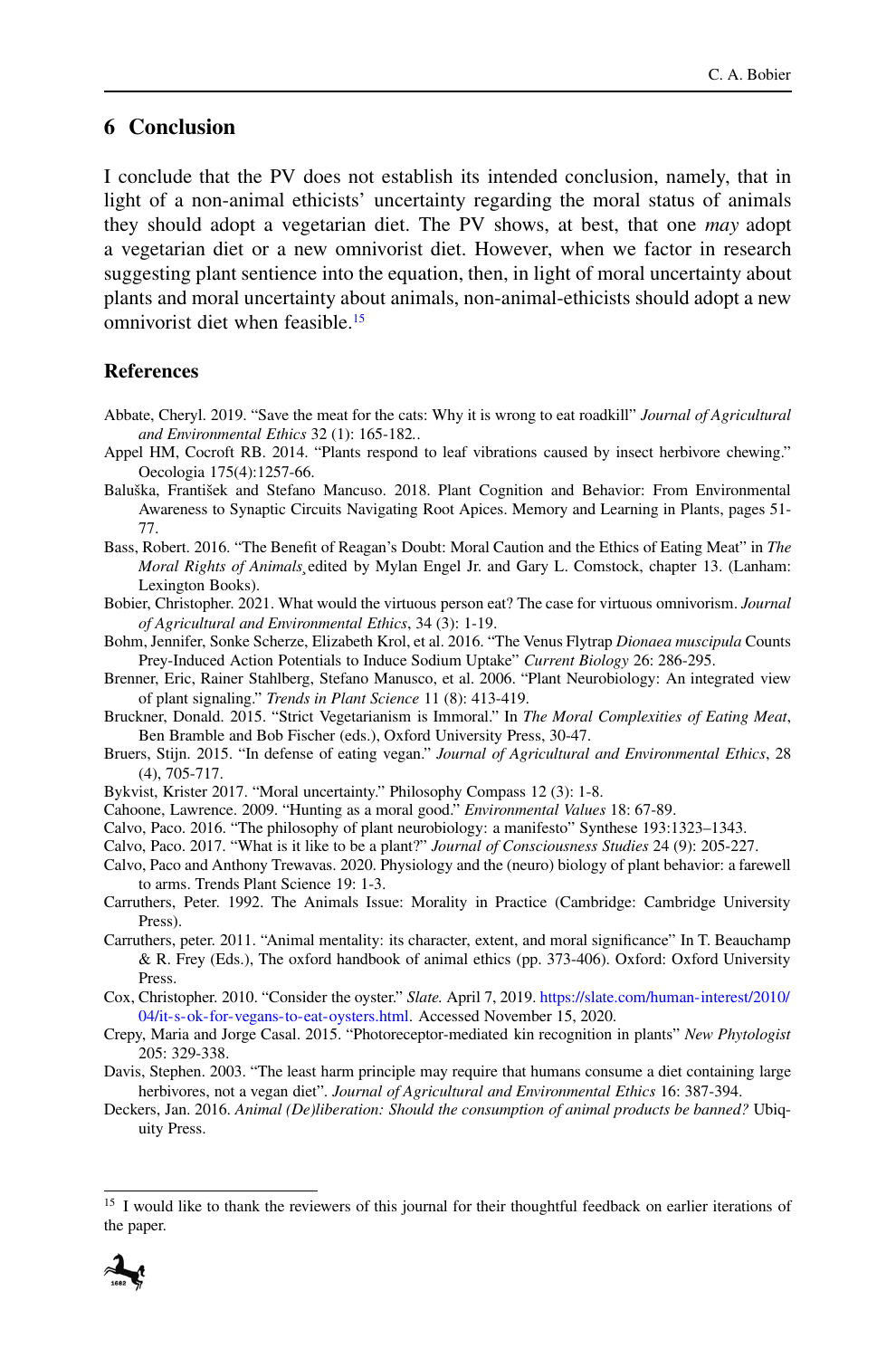- <span id="page-16-12"></span><span id="page-16-1"></span>DeGrazia, David. 2009. "Moral Vegetarianism from a very broad basis." *Journal of Moral Philosophy* 6 (2), 143-165.
- Demetriou, Dan and Bob Fischer. 2018. "Dignitarian Hunting: A Rights-based Defense." *Social Theory and Practice* 44 (1): 49-73.
- <span id="page-16-15"></span><span id="page-16-13"></span>Fischer, Bob. 2016. "Bugging the strict vegan." *Journal of Agricultural and Environmental Ethics* 29: 255- 263.
- Fischer, Bob. 2018. "Arguments for consuming animal products" In A. Barnhill, M. Budolfson, & T. Dogget (Eds.), *The Oxford Handbook of Food Ethics.* New York: Oxford University Press, 241- 266.
- <span id="page-16-16"></span><span id="page-16-11"></span>Fischer, Bob and Andy Lamey. 2018. "Field deaths in plant agriculture". *Journal of Agricultural and Environmental Ethics* (1): 1-20.
- Fischer, Bob and Buray Ozturk. 2017. "Facsimiles of Flesh". *Journal of Applied Philosophy.* 34 (4): 489- 497.
- <span id="page-16-24"></span><span id="page-16-0"></span>Francione, Gary. 2008. *Animals as Persons: Essays on the Abolition of Animal Exploitation.* New York: Columbia University Press.
- <span id="page-16-27"></span>Gagliano, Monica. 2017. "The mind of plants: Thinking the Unthinkable" *Communicative & Integrative Biology* 10 (2): 1-4.
- Gaglianio, Monica and Micahel Renton. 2013. "Love thy neighbor: facilitation through an alternative signaling modality in plants". *BMC Ecology* 13 (19): 1-6.
- <span id="page-16-20"></span>Gagliano, Monica, Michael Renton, Martial Depczynski, and Stefano Mancuso. 2014. "Experience teaches plants to learn faster and forget slower In environments where it matters" *Oecologia* 175 (1): 63-.
- <span id="page-16-23"></span>Gagliano, M., Vyazovskiy, V., Borbély, A. et al. 2016. "Learning by Association in Plants" *Scientific Reports* 6: 1-9.
- <span id="page-16-25"></span><span id="page-16-21"></span>Gagliano, Monica, Mavra Grimonprex, Martial Depczynski and Michael Renton. 2017. "Tuned in: Plant roots use sound to locate water" *Oecologia* 184: 151-160.
- Gianoli, Ernesto, and Fernando Carrasco-Urra. 2014. "Leaf Mimicry in a climbing plant protects against herbivory" *Current Biology* 24: 984-987.
- <span id="page-16-29"></span><span id="page-16-5"></span>Guerrero, Alexander. 2007. "Don't Know, Don't Kill: Moral Ignorance, Culpability and Caution." Philosophical Studies 136: 59-97.
- <span id="page-16-30"></span>Hall, Matthew. 2011. *Plants as Persons: A Philosophical Botany*. New York: SUNY Press.
- <span id="page-16-10"></span>Hamilton, Alex & Justin Mcbreyer. 2020. "Do Plants Feel Pain?" Disputatio 12 (56): 71-98.
- <span id="page-16-8"></span>Hampton, Jordan, Timothy Hyndman, Benjamin Allen, and Bob Fischer. 2021. Animal harms and food production: Informing ethical choices. Animals 11: 1225.
- Harman, Elizabeth. 2015. "The Irrelevance of Moral Uncertainty." Oxford Studies in Metaethics 10: 53- 79.
- <span id="page-16-22"></span>Hedrich, Reiner and Erwin Neher. 2018. "Venus Flytap: How an Excitable, Carnivorous Plant Works." *Trends in Plant Science* 23 (3): 220-234.
- <span id="page-16-2"></span>Hsiao, Timothy. .2015. "In Defense of eating meat." *Journal of Agricultural and Environmental Ethics*, 28(2), 277-291.
- <span id="page-16-3"></span>Hsiao, Timothy. 2017. "Industrial farming is not cruel to animals." *Journal of Agricultural and Environmental Ethics*, 30 (1), 37-54.
- <span id="page-16-31"></span><span id="page-16-14"></span>Huemer, Michael. 2019. *Dialogues on Ethical Vegetarianism* New York: Routledge.
- Jaworska, Agnieszka and Julie Tannenbaum. 2018. "The Grounds of Moral Status". *Stanford Encyclopedia of Philosophy.* [https://plato.stanford.edu/entries/grounds-moral-status/#OtheGrou.](https://plato.stanford.edu/entries/grounds-moral-status/#OtheGrou) Accessed November 15, 2020.
- <span id="page-16-17"></span>Knutsson S., and Munthe C. 2017. A virtue of precaution regarding the moral status of animals with uncertain sentience. *Journal of Agricultural and Environmental Ethics* 30 (2):213–24.
- <span id="page-16-6"></span>Lamey, Andy. 2019. *Duty and the Best: Should we eat meat in the name of animal rights?* Cambridge: Cambridge University Press.
- <span id="page-16-7"></span><span id="page-16-4"></span>Lee, Patrick and Robert George. 2008. "The Nature and Basis of Human Dignity". *Ratio* 21 (2): 173-193.
- <span id="page-16-9"></span>MacAskill, William. 2019. Practical Ethics Given Moral Uncertainty. Utilitas 31 (3): 231-245.
- MacAskill, W., Krister Bykvist, and Toby Ord. 2020. *Moral Uncertainty.* New York, New York: Oxford University Press.
- <span id="page-16-28"></span><span id="page-16-26"></span>Maher, Chauncey. 2017. *Plant minds: A philosophical defense*. New York, New York: Routledge.
- Mancuso, S., & Viola, A. 2015. *Brilliant green : The surprising history and science of plant intelligence*. Island Press.
- <span id="page-16-19"></span>Marder, Micahel. 2012. "Plant intentionality and the phenomenological framework of plant intelligence" *Plant Signaling & Behavior* 7 (11): 1365-1372.
- <span id="page-16-18"></span>Marder, Micahel. 2013a. "Is it ethical to eat plants?" *Parallax* (19): 29-37.